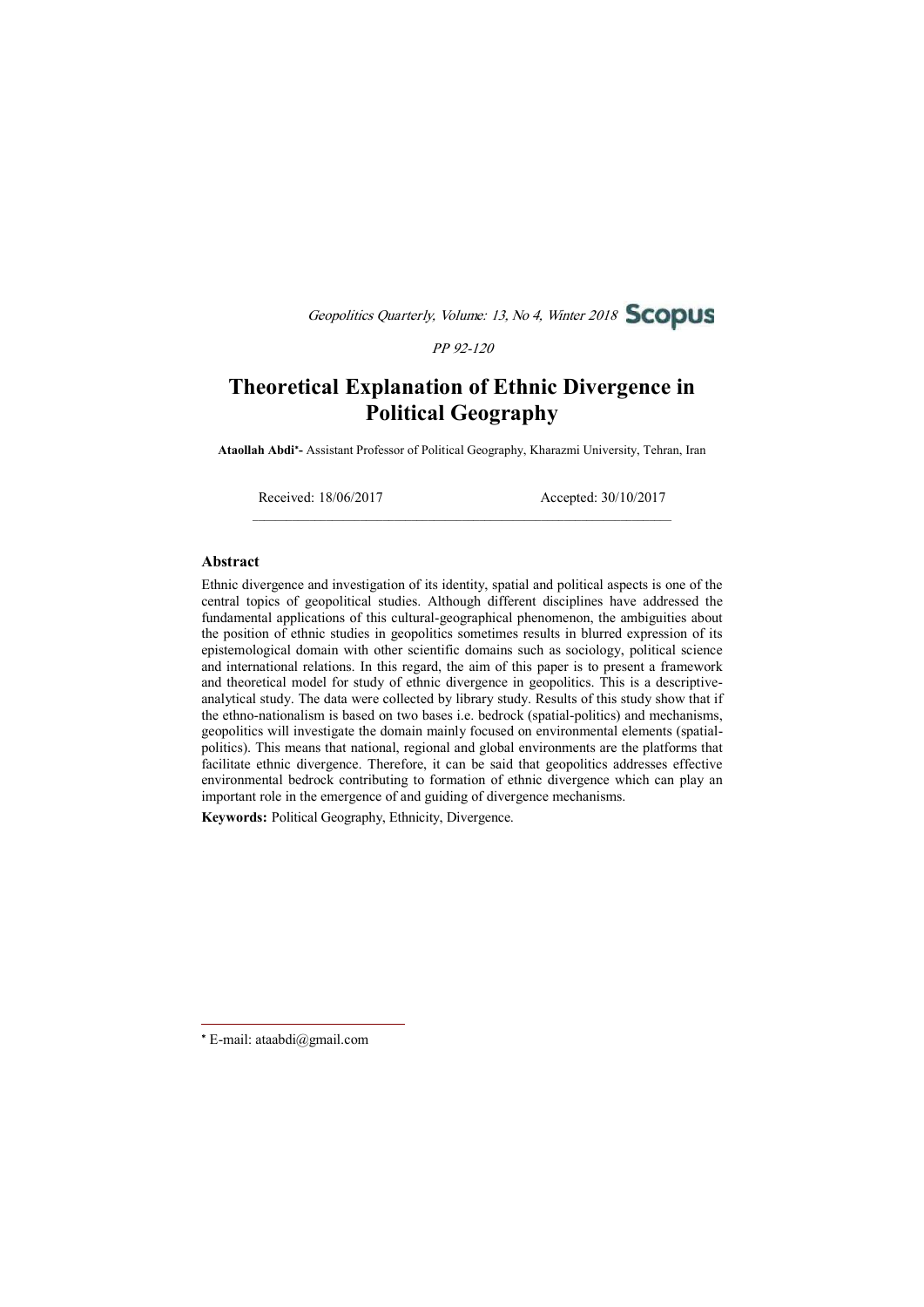# 1. Introduction

The study of ethno-nationalism phenomenon is the preserve of various disciplines and areas of expertise. In geopolitics, this can be investigated from two viewpoints: the relationship between the topic of divergence and geopolitical studies, and the reductionist perspective on the investigation of ethnic divergence. The former is more due to the novelty of ethnic studies in geopolitical research. This has resulted in the situation in which the theoretical discussions of the neighbouring fields of geopolitics are partially addressed. These investigations also fail to reach correct scientific insight for solving such sort of problems; moreover, the neighbouring disciplines may be regarded as disturbance as well.

The other issue is the reductionist perspective on ethnic divergence, which is the consequence of the lack of comprehensive theories and models in this regard. As a major part of these issues, originate from the specific geography and geopolitics of a country ignoring it or having a sole sociological or political insight toward it cannot help in a correct understanding of this phenomenon. The present study is an attempt toward a correct analysis of ethnic divergence and designing a model and analytical framework for comprehensive investigation of this issue.

## 2. Concepts and Theories

## 2.1. Divergence: concept and scope

In terms of objectives, divergence can be classified into three types: divergence relative to the political regime whose main aim is to modify or overthrow the governing political system. This type of divergence does not have separatism objectives in its initial phases and can be named political divergence. The other type is related to the territory. In this type of divergence, ethnical groups do not have the sense of belonging to the national territory and think that their destiny is separated from the destiny of the national land. This could be regarded as a territorial divergence. The last one is related to the nation, where an ethnical group does not have the sense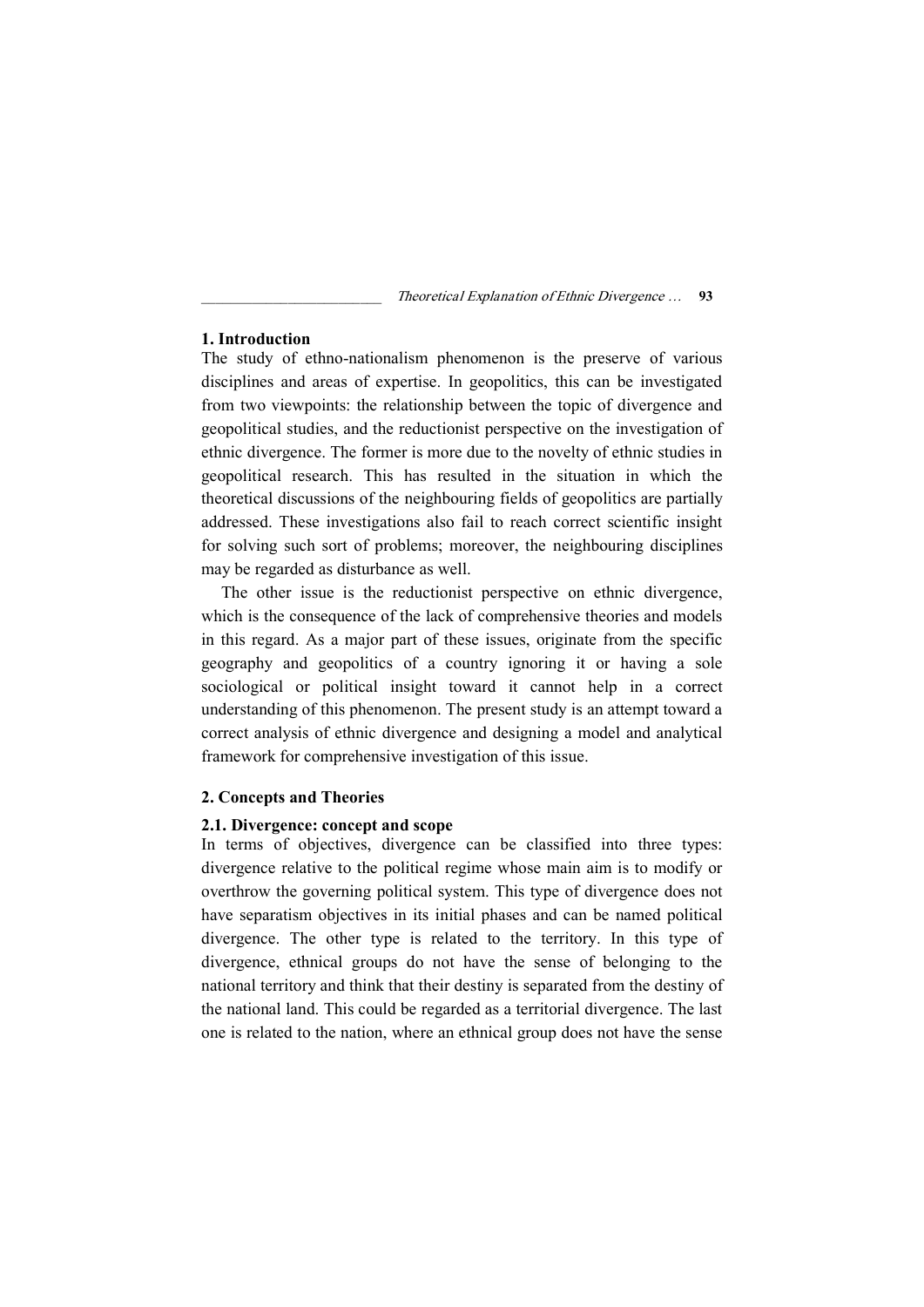of congruity with the other composing groups of a country. In terms of objectives, this type of divergence is between the political and territorial divergence; however, it has a higher tendency toward territorial divergence. The factors of such divergence are in two main spectra: background and mechanism factors that will be discussed in below.

# 2.2. Background: space-political-identity

## 2.2.1. Cultural-identity platforms

Reason: The extent and quality of factors and elements of a country's formation and stability in terms of national solidarity are of particular importance. In this regard, groups of nations are committed to one principle among the materialistic and spiritual principles of human environment and assume that as the reason for formation and integrity of that human group in the form of a nation or a country. These countries do not have an integrated nation. Contrary to these countries, many countries try to establish several factors as the indicator of their nation and identity as an "integrated nation different from others" (Mojtahedzadeh, 2003: 31-3). In fact, the main reason is to establish a convergence. Governments have two approaches to establishing convergence. One considers the originality to the spiritual factors while the other considers it to the materialistic issues. The distinguished representatives of these two approaches are Gottmann and Hartshorne (Mojtahedzadeh, 2000: 55-6). Gottmann mentioned the importance of symbols such as history, myths, literature and social habits in the construction and destruction of governments. Nevertheless, Hartshorne believed that a country has to consider spatial inequalities in terms of life standards, level of literacy, education and economics, institutions and racial and class differences (especially political philosophy) in addition to cultural features such as language, religion, ethnicity and race (Moyer, 2000).

Common national identity: According to Charles Taylor, identity means who I am and where I do belong (Beheshti, 2001: 104-5). When identity is investigated in relation with nation, it is known as national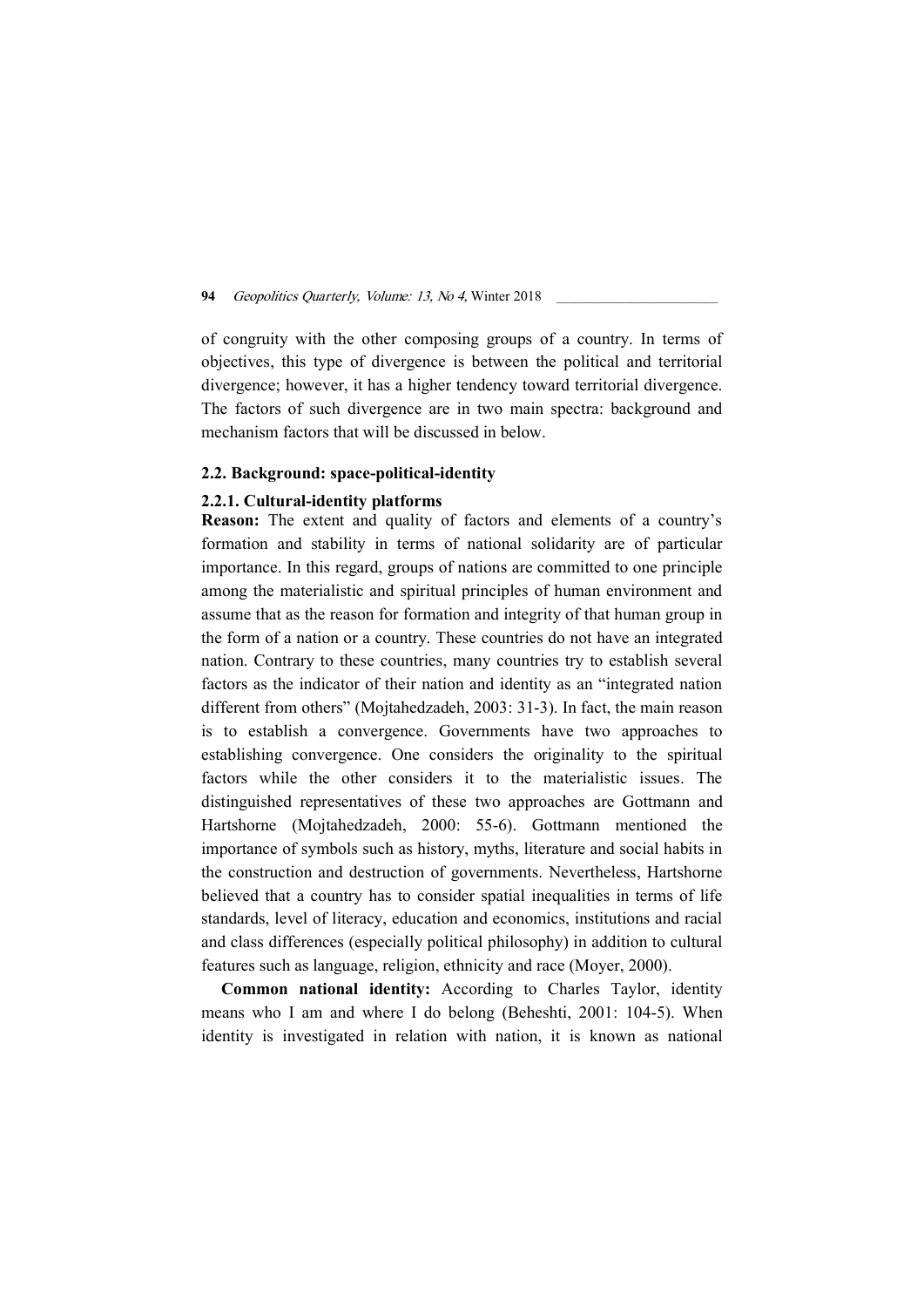identity. National identity is an artificial topic, which has been made throughout the history and then would be stabilized in the form of a collective memory (Alamdari, 2007: 26). When there is the risk of subcultures for attenuating the sense of common identity, the governments should reinforce national identity relative to ethnic one (Kymlicka, 1995: 72-3) because the function of national identity is to make people believe that their country exists since their ancestors established that and defended it against the enemies (Jordan and Rowntree,2001: 174). This is of such crucial importance that Ravels has called it civil religion (Walzer, 2004: 106). National identity should be comprehensive. In other words, if the majority has a lot in common with minorities but they are different in one issue, for example religion, instead of emphasizing the religion, there should be emphasis on other aspects, which are shared with minorities. The more successful this program, the more successful the formation of a land community where all contribute to its destiny (Miller 2004: 103). Identity will end in the formation of a nation when there are some consciousness about it. Governments can play a significant role in awareness and promotion of common identity due to having official education, media and cultural institutes. By the formation of modern governments with definite land frameworks and the necessity of forcing and showing the governance on the land and removal of any possible threats for national convergence and social integrity, most governments have recognized ethnic diversity as a threat. In this regard, they have deliberately tried to prioritize the ethnics, cultures and language of one ethnicity and attempted to make the ethniccultural differences similar according to their political, administrative and security requirements. However, this policy has been faced with conscious resistance of the community and the self-awareness and ethnic-cultural identity have developed in this regard. It can be said that the project of nationalizing based on similarisation can itself promote ethnonationalism(Azami, Jahangiri, 2010: 82).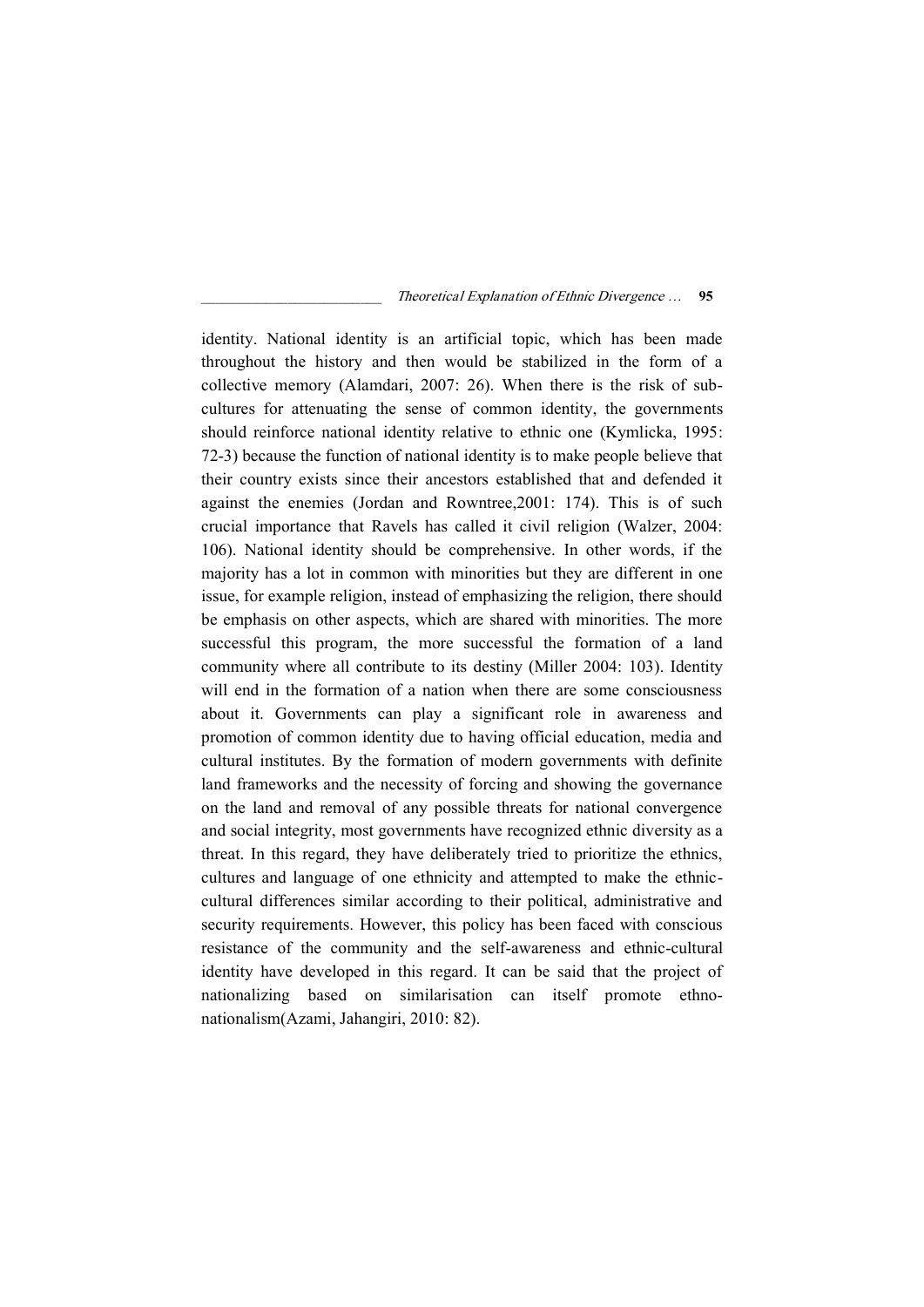Social interaction and integration: Social interaction means direct and indirect relationship of the society members beyond their ethnic and religious origins. Such relationship can result in cultural and social exchanges leading to the formation of a common identity among them. This process is the consequence of societies' modernization. In this process, the society is affected by a general and comprehensive culture. Modernization involves a standard language, common economy, political and educational institutes. This has three main reasons: the requirements of modern economical function, the need for common identity and solidarity and development of public culture (Kymlicka, 1995: 76-7).

National composition: The composition of linguistic, religious and racial groups of a nation and their differences are of crucial importance. In other words, the higher the diversity of the different ethnic and religious groups and the closer their population ratios, the higher the competitions and tensions in that country will be. The deep historical and cultural roots of these differences will increase the intensity of the competitions and tensions. Nevertheless, if an ethnical group has higher ratio of the population and the other groups have some common indices with this majority, the process of social integration will be accelerated and convergence will substitute the tension.

# 2.2.2. Spatial-political platforms

Political thoughts: Each political system needs specific ideologies and thoughts to make itself popular among the public. This issue is particularly important in terms of identity and ethnic issues since the extent of its harmony with the existential cause of a nation and country is important. When a political system is a reflection of all aspects of the nation's and country's existential cause, it is evident that the national convergence will be high in these political systems; as it will be accompanied by comprehensive insights into all the components of the country. But if the political system ignores a part of existential cause of the country and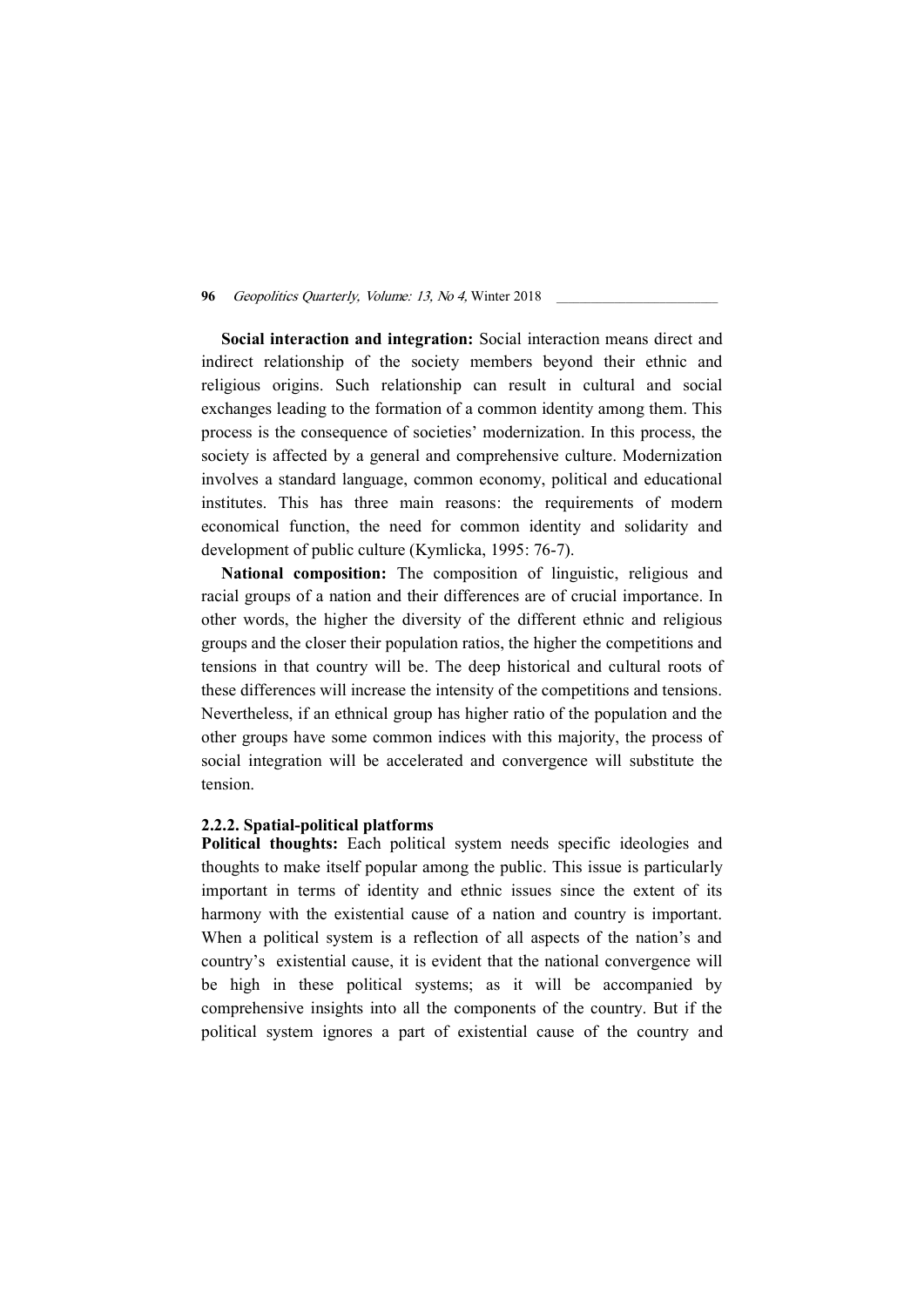decrease its political thoughts to a small part of the country's existential cause, a part of nation will be excluded and probably revolt against it. Therefore, the bedrocks for political and land divergence will be strong in such political systems. Therefore, the most important measures that a government has to take will be discussed.

Official education: The modern government has used education for promoting a common identity from the beginning of its emergence. One of the objectives of official education is to create sense of common identity and goals, which is provided freely, or by public subsidies and conveyed gradually (Black sell, 2006: 60). From the nationalists' point of view, people's culture has to be rediscovered by public education and the nation soul has to be filled with love (Smith, 2004, 52). Ernest Gellner regarded the new nations the product of new schools as the national language and official culture are taught, grown and developed (Maghsoudi, 2002: 72). Education also should address the reinforcement of public culture which means standardizing the political, social and cultural life. Hechter believed that the lower the standardization of language and culture by the government, the stronger the cultural societies in the ethnic regions (Hutchinson and Smith, 2007: 285-6).

Citizenship right: This idea that all the people would be treated equally can uproot social tension (Faulks, 2002: 14). Some believe in compliance with citizenship right relative to groups such as ethnical groups, while others think that it is of a personal nature. In individualism, people are tolerated, as a citizen; everyone has the rights and commitments the same as others. They are expected to be committed to the culture of majority in these conditions; the governments forbid regional self-authority (Walzer, 2004). Kymlicka thinks that collective rights refer to the rights, which are in accordance with a society, and are demanded by them (Kymlicka, 1995: 45). Kymlicka emphasizes multicultural citizenship which considers the importance of culture for creation of the sense of personal dignity and identity (Faulks,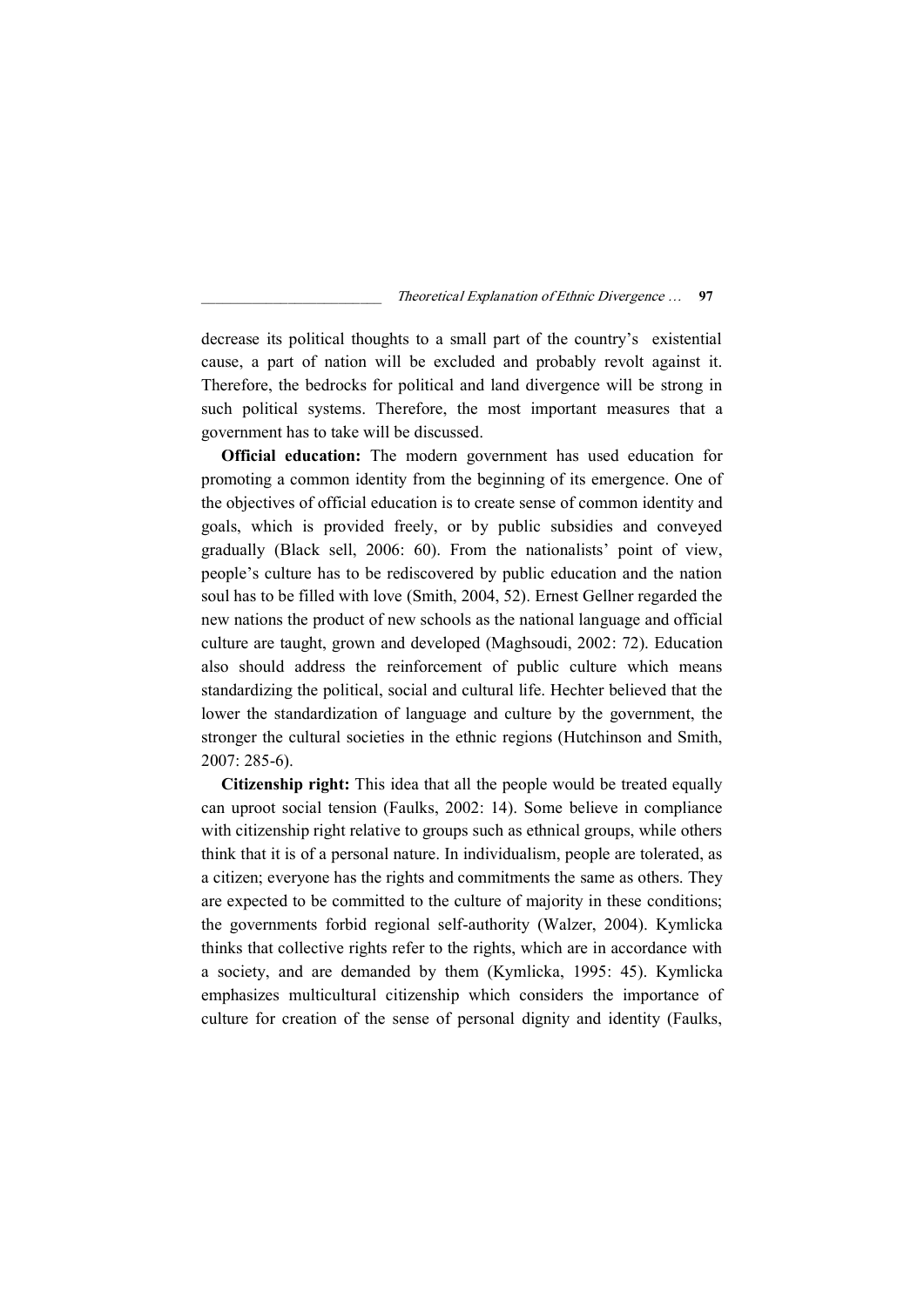2002: 118). According to Kymlicka, group rights involve three different types of rights: the right for representativeness, the rights of autonomy and multi-ethnic rights (Kymlicka, 1995: 37-8).

Geographical justice: Compliance with the principles of geographical justice will increase the convergence in a country. This could be true in two ways: first, by uprooting the sense of relative deprivation and discriminations for ethnical regions, it is possible to terminate the doubts of ethnical groups and create this feeling that they have equal rights just like the majority. Economic development is automatically the origin of national integrity (Roshandel, 2000: 162). The second form is the same trend, which occurred along with modernization of the countries and resulted in social integrity among the people. Economic modernization will result in accumulation of capital, commercial-industrial development, personal, social, national and regional work division, mass production, creation of a national market and establishment of a monetary relationship among the people and therefore extends the governing economic structure throughout the country (Maghsoudi, 2001: 144).

Social justice: Social justice means equal social opportunities for all people of a society. This principle not only requires openness of job opportunities to all, but also obliges the political institutions to take suitable measures to guarantee that people with similar skills and motivations have equal opportunities (Telis 2006: 108). Social justice seeks people's life benefits in a country regardless of their belief and identities, which involves access to income, public health and education from the government budget(Faulks, 2002: 133). This is what is called "equal ignorance" in liberalism(Kymlicka, 1995: 108).

Spatial political organization: Country division is a framework for implementation of government's policies. Two types of country division exist at macro level: integrated and federal patterns. Integrated countries are characterized by power concentration in the central government without any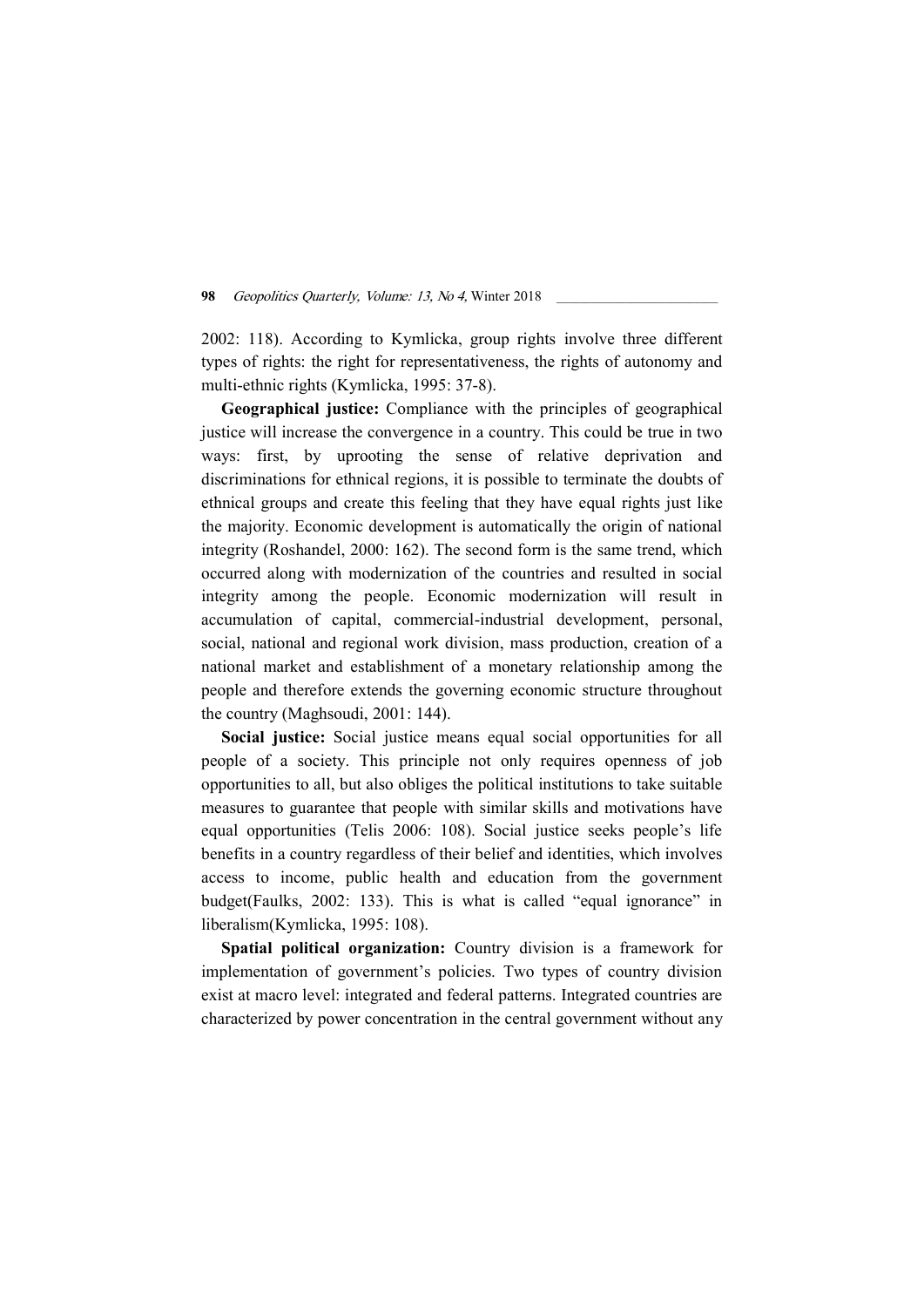governing rights for the states or provinces. All the important decisions are made in the centre and the policies will be implemented uniformly throughout the country. On the contrary, the federal patterns are based on cultural differences and provide a mechanism by which different regions can continue their specific features. In this type of government, power is distributed among all the states (Jordan and Rowntree, 2001: 152-3).

Election policy: Election is the platform for important issues originating from social, economic, political and cultural aspects of a country relative to its geographical and cultural characteristics. One of these issues is ethnic issues whose application in election is of particular importance (Abdi et al, 2014: 99). Election system has an important role in the development of political-ethnic organizations. For newly established parties, obtaining a political representation is more difficult in countries with Single Member District (SMD) as compared with those possessing proportional Representation systems (Rudolph, 2006: 20). In Single member district systems, the suffrage is equal for all people and the chance of winning is based on the principle of majority. In this regard, the borders of all polling stations are equally plotted and have equal size. On the contrary, in the proportional pattern, electoral areas and division units are based on forming a majority of a society inside a unit with specific economic, ethnic, religious, territory and historical benefits, which can be reflected in legislation. Some believe that granting the representation is an extensive departure from democratic concepts, which can result in weakening of liberal democratic norms in personal rights and citizenship responsibilities(Kymicka, 1995: 134-6).

Party policy: Many believe that by resolving the limitations hindering candidacy and party leadership by poor people, women and minorities, the needs of different layers of the society could be fulfilled and they can be absorbed; however, others believe that by exclusive right of representation to reference groups, they can determine their affairs in the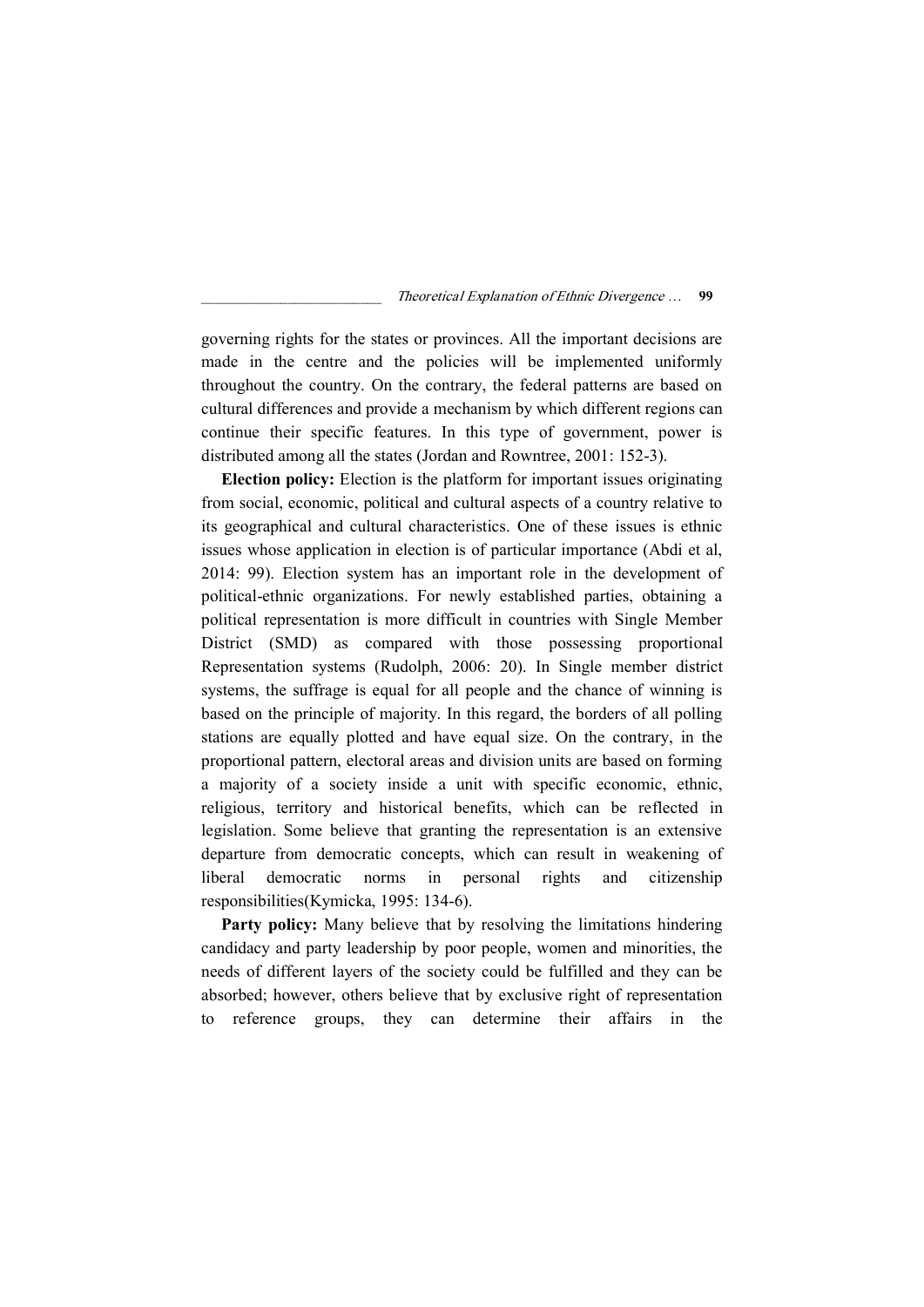# country(Kymicka, 1995: 133).

In third world and developing countries with no comprehensive and original parties, the condition is suitable for growth of ethnic-territorial parties. Rudolph compared the third world and Eastern European countries with the stabilized western democracies and stated that after the end of the cold war and in the absence of comprehensive parties, the ethnic parties have been developed in third world and newly independent countries. After the end of World War II, in developed countries; however, these ethnic parties had to compete with the original and extensive parties with much experience. This hindered the growth of ethnic parties in the developed countries (Rudolph, 2006: 21).

## 2.3. Geopolitics

In geopolitics, the location of the ethnic groups within the political borders of a country and the geopolitical position of the host country of the specific ethnic group are of particular importance. This determines the type of political, cultural, economic and social behaviour of the ethnic groups in the framework of political borders relative to the governing majority. In fact, it can be said that all the sociological, political, economic and psychological approaches and analyses of the ethnic groups' political behaviours and originating the ethno-nationalism would be incorrect without considering the geopolitical facts of the issue because position of an ethno-oriented movement and taking ethnic policies are all closely related to their geopolitical backgrounds. Countries' geopolitical measures and the way they react to the factors from outside their borders requires implicit support of their people. Nationalistic ideology provides a sense of loyalty to the country and believing in the fact that security depends on government and integrity of a land claimed by a national group (Flint, 2011: 164).

In geopolitics, the minorities with high geopolitical weight who are located in peripheral areas are considered more frequently (Ibid: 94). Geopolitics pays attention to land fundamentals of ethno-nationalism.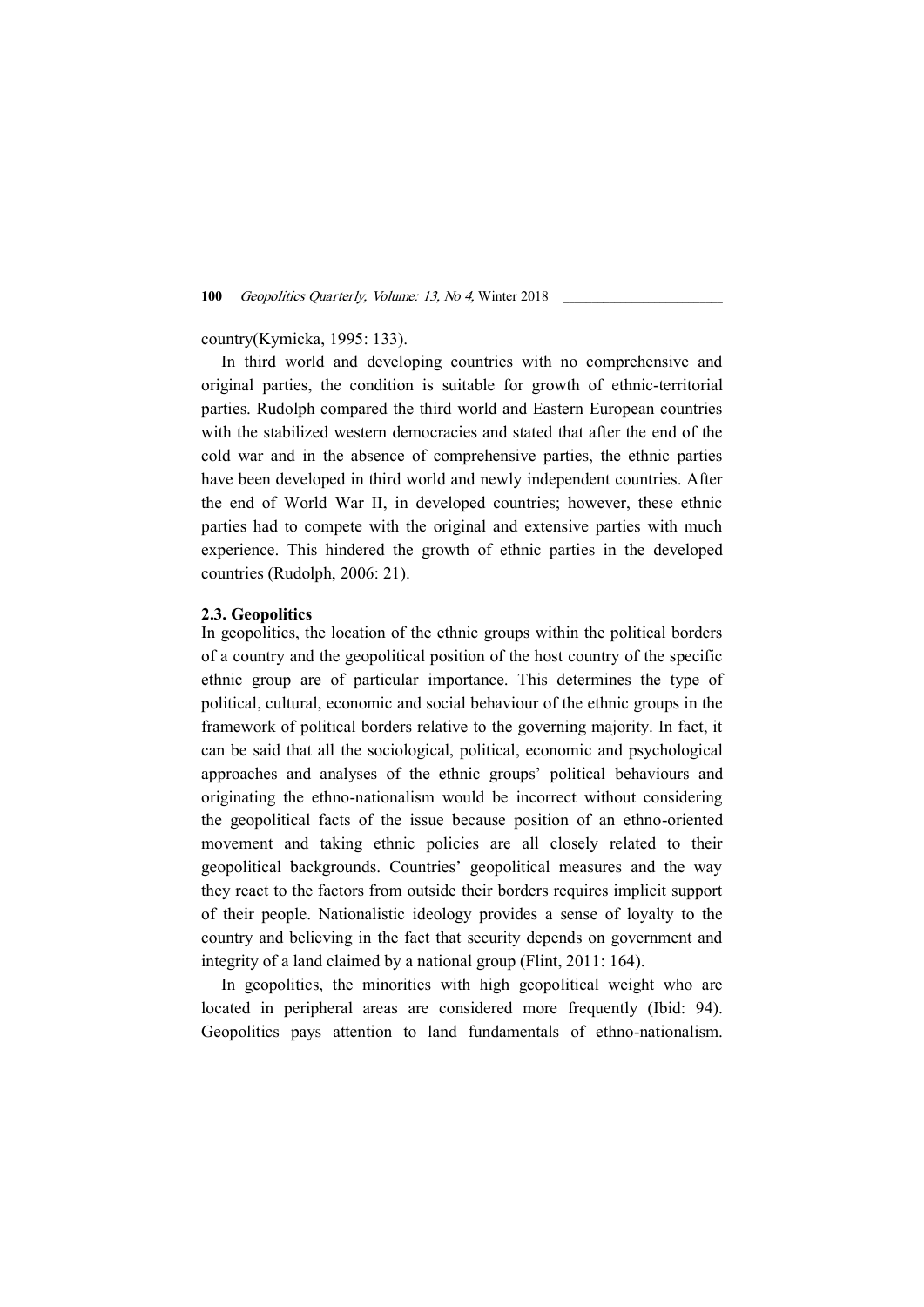Walzer said that minorities would legitimize their languages in public schools, legal documents and commercial advertisements when they have required power and in particular territorial foundations. In other words, if minorities are concentrated in a specific territory, it is probable that they will think about forming their own government or ponder on linking to one of the neighbouring countries (Walzer, 2004: 38-9). In this regard, presence of dense population in central regions and distributed ethnical groups in boundary regions is desirable. Such pattern will promote a common social sense among the nation and minimize their relationship with the foreign countries. On the contrary, population concentration in the boundary regions and presence of dispersed population in the centre is the worst type of population distribution. Such pattern will result in tendency to slow down the relationship with the central regions and having closer interaction with the people of other countries (Jordan and Rowntree, 2001: 172). This feature is the basis for analysis of ethnic convergence or divergence and designing proper ethnic policy for the countries.

Spatial distribution of ethnic groups: Pear George divided minorities to two groups in terms of distribution and position: the first group is minorities located in a specific space and the second group refers to groups distributed as if dispersed islands in a majority-occupied space (George, 1995: 19). In fact, spatial minorities are those having a special geographical space separated from the majority who are now located in the peripheral or central regions of the countries. These types of minorities could develop the sense of autonomy or the desire of political independence or formation of a government if they possess high geopolitical weight (near to that of majority in a way that they can promote internal consciousness). Social minorities who are living inside the space of majority in a common habitat will not have social or geographical multiplication (Hafeznia, 2006: 93).

Regarding the importance of the role of geopolitics in ethnic divergence, Herotis stated: in Spain both Catalans and Basques have the same feeling,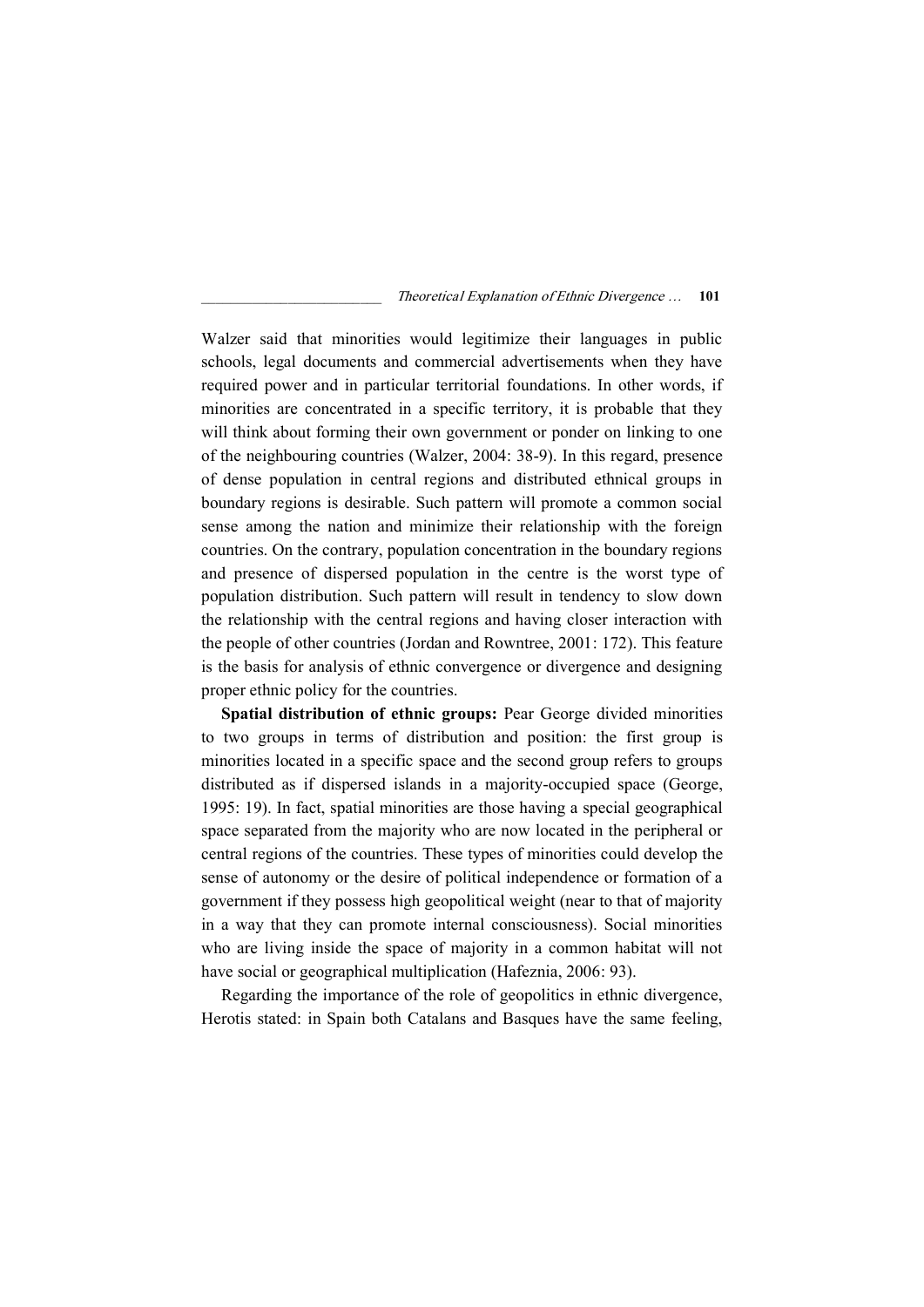but Basques have strong and violence-supporting political parties. The reason could be attributed to the temptations of being unified with French Basques. Therefore, it can be said that geographical position is a causative element in divergence (Hutchinson and Smith, 2007: 382-6). Peter Haggett described the tensions among the countries, which can be partially due to ethnical group's location resulting in the emergence of ethnic divergence in a country by a geopolitical model. In this model, he introduced 12 geopolitical conflicts for hypothetical countries among which four cases were related to ethnic groups' locations. The first case involved location of an ethnic group along the borders of a country. The second one was related to a special group divided between a hypothetical country and its neighbour at both sides of the border. The third case was about nomadic motion of an ethnical group from one side of the border to the other. Finally the fourth one addressed the ethnic groups inside a country who claimed separated identity for themselves and are supported by the foreign countries (Haggett, 2000: 376-7).

Irredentism: This is an Italian term first referring to Italian-speaking lands in the 19th century, which were governed by foreign countries. Regaining these territories was a sacred task for Italians and involved diplomatic activities, public unrest and even military tools (Esman, 2004: 103). James Mayal stated: in modern politics, the term "Irredentism" refers to any claim for land from a national government for the lands in the territory of another government. These claims are sometimes supported by historical or ethnic issues; this means that the regaining government emphasizes a part of its territory which was once taken from it unfairly or a part of its nation who were unfairly isolated from their organic social nation (Hutchinson and Smith 2007: 392-3). In these cases, the risk of violence is high (Kymlica, 1955: 58). The difference between the Irredentism and separatism is that separatism depends on the groups' loyalty not a controversial territorial claim or the claim of historical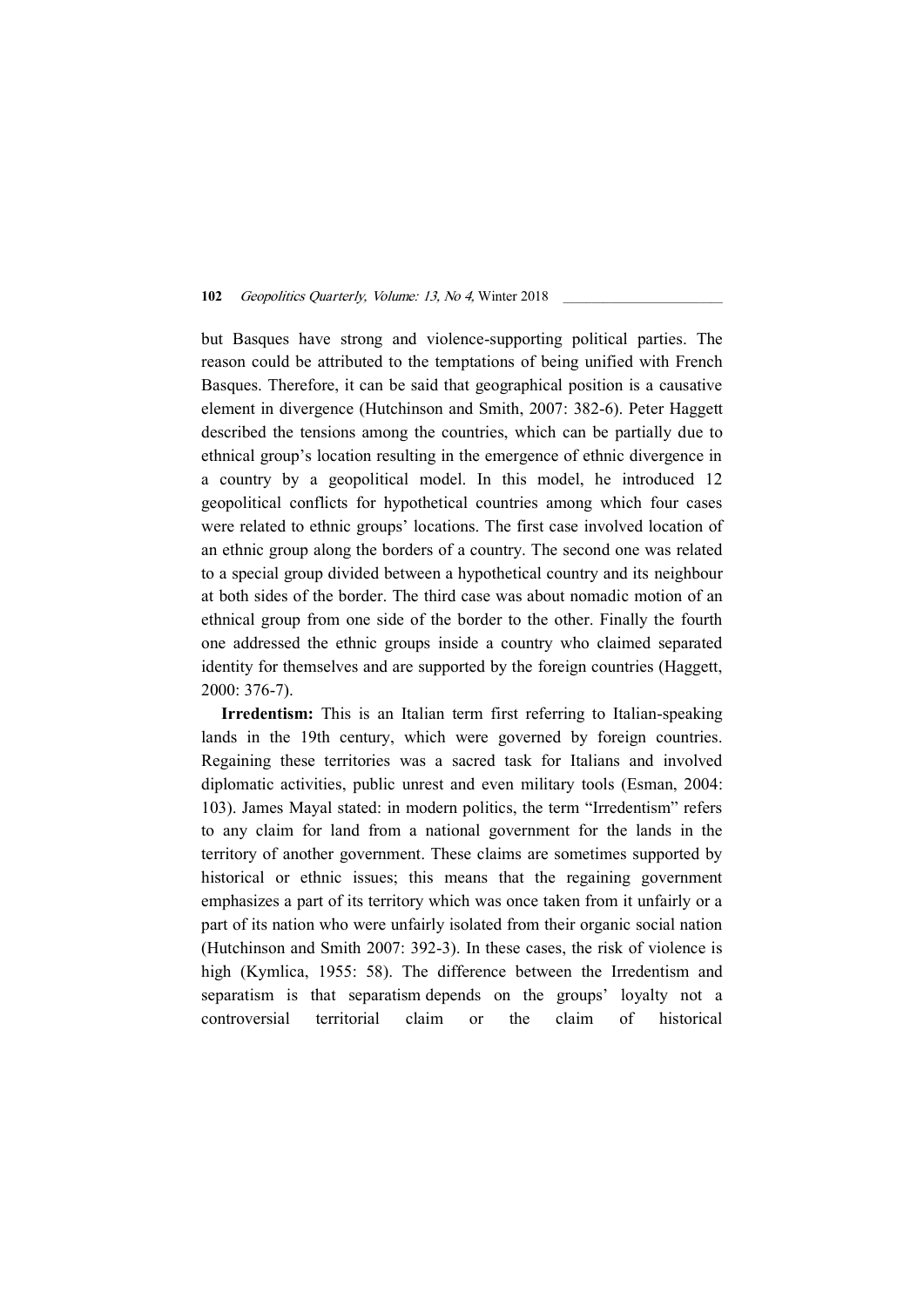ownership(Hutchinson and Smith 2007: 390). However, Irredentism can sometimes act as a tool for national mobilization and providing public support for domestic issues (Ibid: 394).

Irredentism is one of the threats of international peace in today's world. The crisis of former Yugoslavia is one of the evident examples. Poland introduced itself as the support of Leas in Romania and Slovakia or Serbia knows itself as the support of Serbs in Bosnia and Croatia. This issue does not exist in North America due to lack of supporting countries for ethnic minorities. In this regard, the international peace is less threatened in comparison with Europe (Kymlica, 1955: 58). However, this issue is not the only determining factor reflecting the entire reality. In this regard, other political factors such as political, economic and geographical elements should be considered. The other geopolitical parameters are also playing a role in this issue. Strategic location, geopolitical belongings and geopolitical weight can be mentioned as the distinguished ones.

Strategic location: It means being located in a special geographical region which enables a country or region to have a unique effect in promoting the strategic objectives of Great powers. Therefore, the Great powers have always tried to be in these regions. If they failed to dominate these regions by peaceful means, they try to reach to their goals by making various crises such as intensifying the ethnic issues and then introducing their claim of preventing human rights violation and defending the people.

Geopolitical interests: Interests are intense subjective mentalities reflecting the basic needs and ambitions of a country (Collins, 2004: 21). In this regard, the interests, which are related to geopolitical elements, can be investigated as geopolitical interests. Therefore, geopolitical interests are assumed to be spatial and geographical supplements beyond the borders which are structurally homogeneous and can fulfil the demands and deficiencies of a country. Geopolitical interests have similarity and integrity with whole or a part of natural and humanitarian needs of a country or are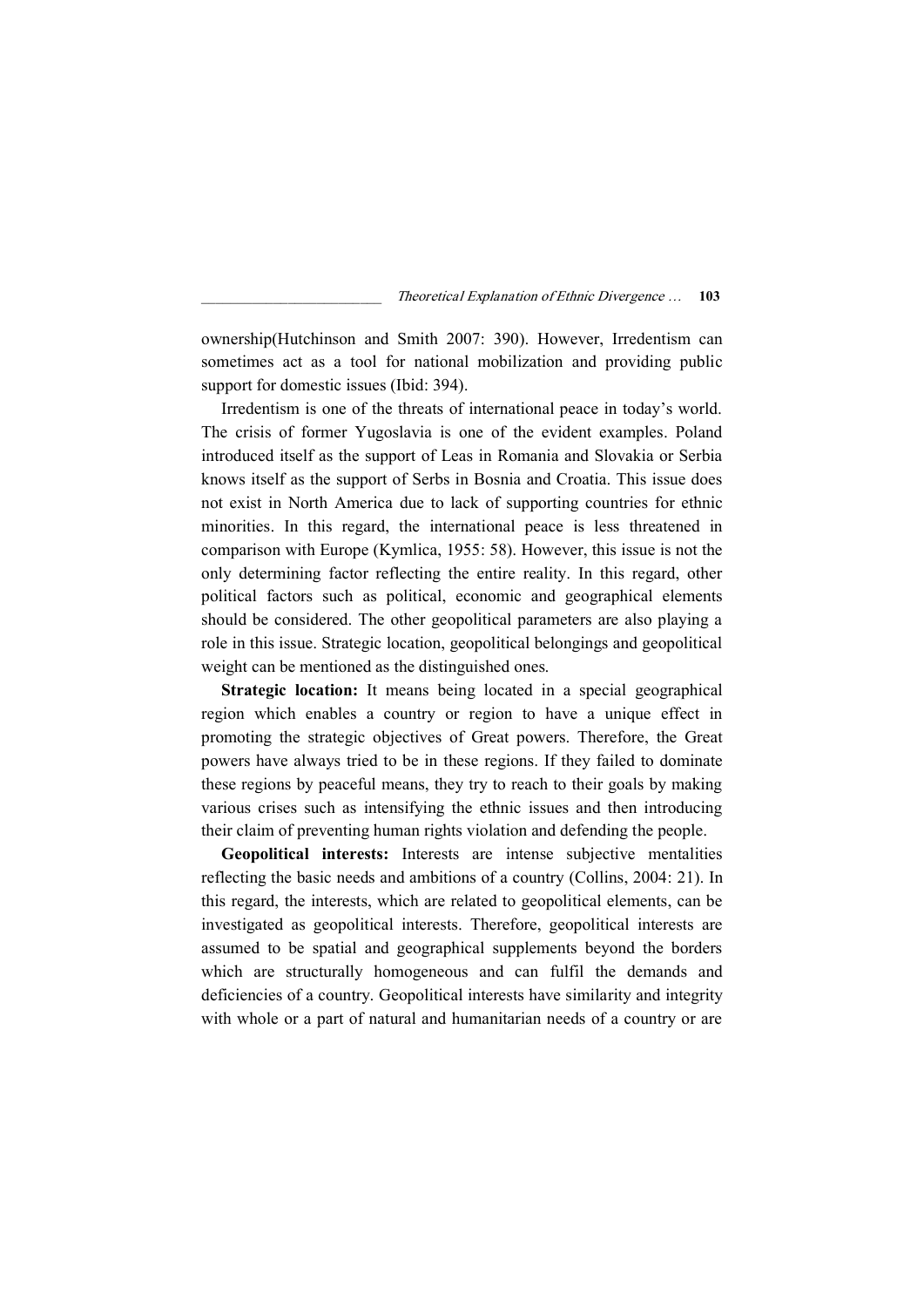those, which can supply the political, economic, commercial, communicative, cultural, social, religious, technological, military, security and environmental needs of a country in which the country is interested(Hafeznia, 2006: 120). At first step, this involves nationalistic feelings toward the part of a nation, which is isolated from the motherland. however, it seems that factors such as escaping from the geopolitical difficulties, creation of strategic depth, achieving economic benefits and finally increasing the geopolitical weight of the claiming country play a profound role in intensifying these types of claims for reoccupying a part of adjacent territory. Achieving these expansionistic and irredentist goals depends on other important factors called geopolitical weight.

Geopolitical weight: Geopolitical weight means the forces and positive and negative factors affecting the national power of a country. In other words, it implies the sum of national power factors (Hafeznia, 2006: 109). In relation to irredentism, this factor can play its role in three different manners: the geopolitical weight of the claiming country, the geopolitical weight of the country of the ethnic minority and the geopolitical weight of the ethnic minorities themselves. For the first two cases, the two disputing countries try to enhance their national power to show the ethnic minority that being a part of their countries will bring substantial materialistic and spiritual benefits. The example of this case can be observed in superior position of the host culture in the USA. Chinese immigrants, especially their children, are highly interested in accepting American culture. On the contrary, The Chinese who are among the leading culture producers of the world, have a very low motivation for convergence and accept Indonesian culture which is not attractive due to lacking cultural prestige, strong economy and also economic weaknesses. In other words, the tendency to converge is itself a deal based on pros and cons (Esman, 2004: 158). This is an example of wisdom screening capable of guiding the mechanism of divergence and convergence. Numerous questions are present here such as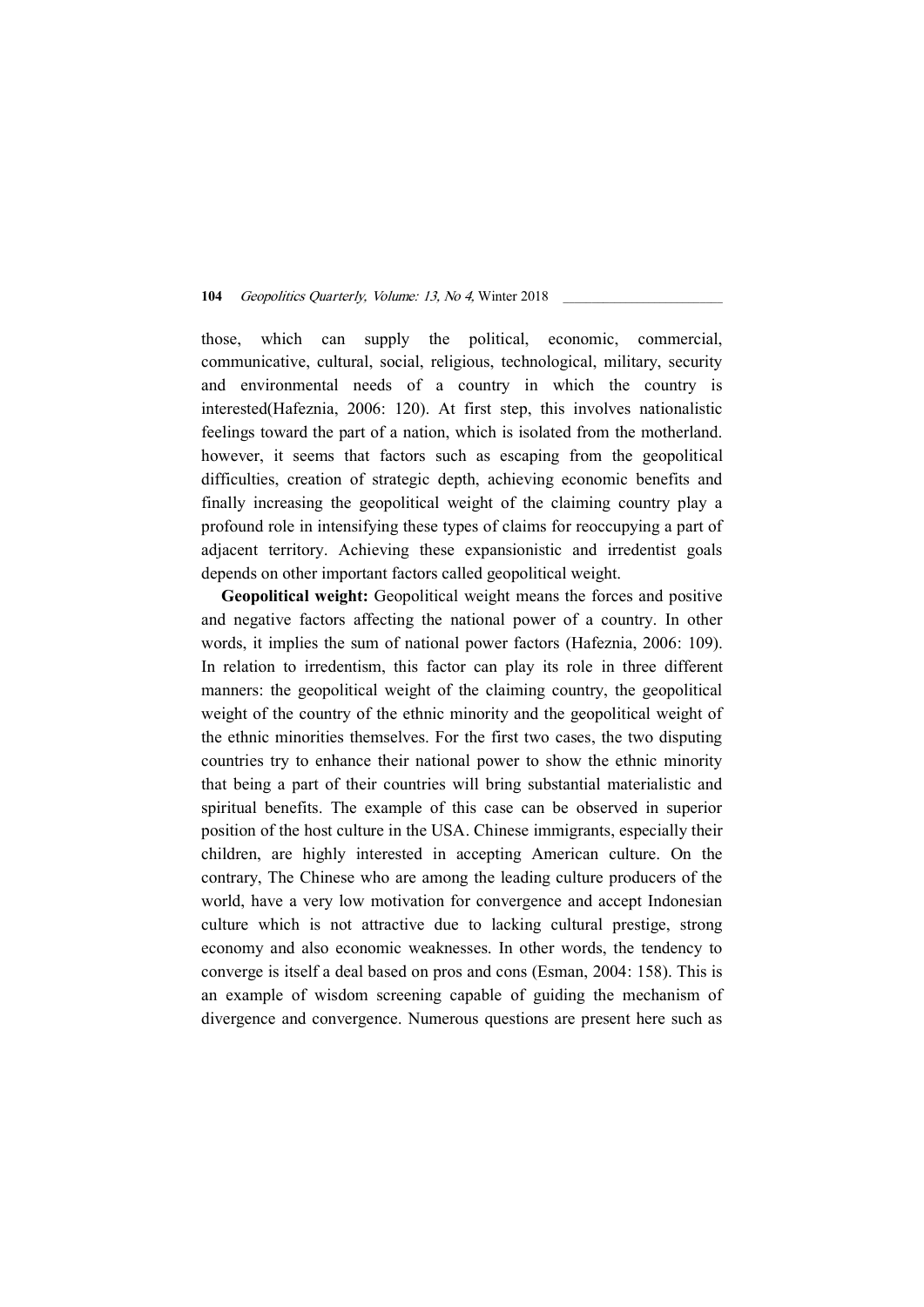to what extent secession movements will bring us welfare, security, dignity and power? What are the historical, cultural and geopolitical justifications of separation from the host country and joining the adjacent country? In case of secession movements, how severe would be the suppressive measures of the host country and how powerful is the supporting country? Can the secession movement attract the support of great powers, international institutions and organizations and NGO?

The geopolitical weight is also important in terms of the ethnic groups themselves; if the minority groups have the feeling of being small relative to the majority, they try to adapt themselves to the condition. But if they have significant geopolitical weight in comparison with the majority, they will develop some sense of independence and political separation and independence; and claim their demands from the majority such as autonomy, national authority and equal citizenship rights and finally political independence (Hafeznia, 2006: 93). Walzer thinks that minorities can claim when they are high in number and concentrated geographically; or they have such economic and political power that the common citizenship could be possible and facilitate bilateral coexistence (Beheshti, 2001: 166). Hechter thinks that weak central regions have problems in occupying the strong peripheral regions. This would be highlighted when they had strong state system before being joined to the new country (Ibid: 282). If secession does not end in independence and leads to being absorbed in a weaker country, the group will no longer show any interest in secession (Hutchinson and Smith, 2007: 381-382).

## 2.4. International community and modern tribalism

The Last decades of 20th century witnessed economic globalization, dissolution of bipolar system and change of tension levels from global to local; this resulted in emergence of extra national players in political, legal and economic fields and led to alteration of the nature of ethnic issues. In the modern era, ethnic identity was deemed irrelevant in relation to the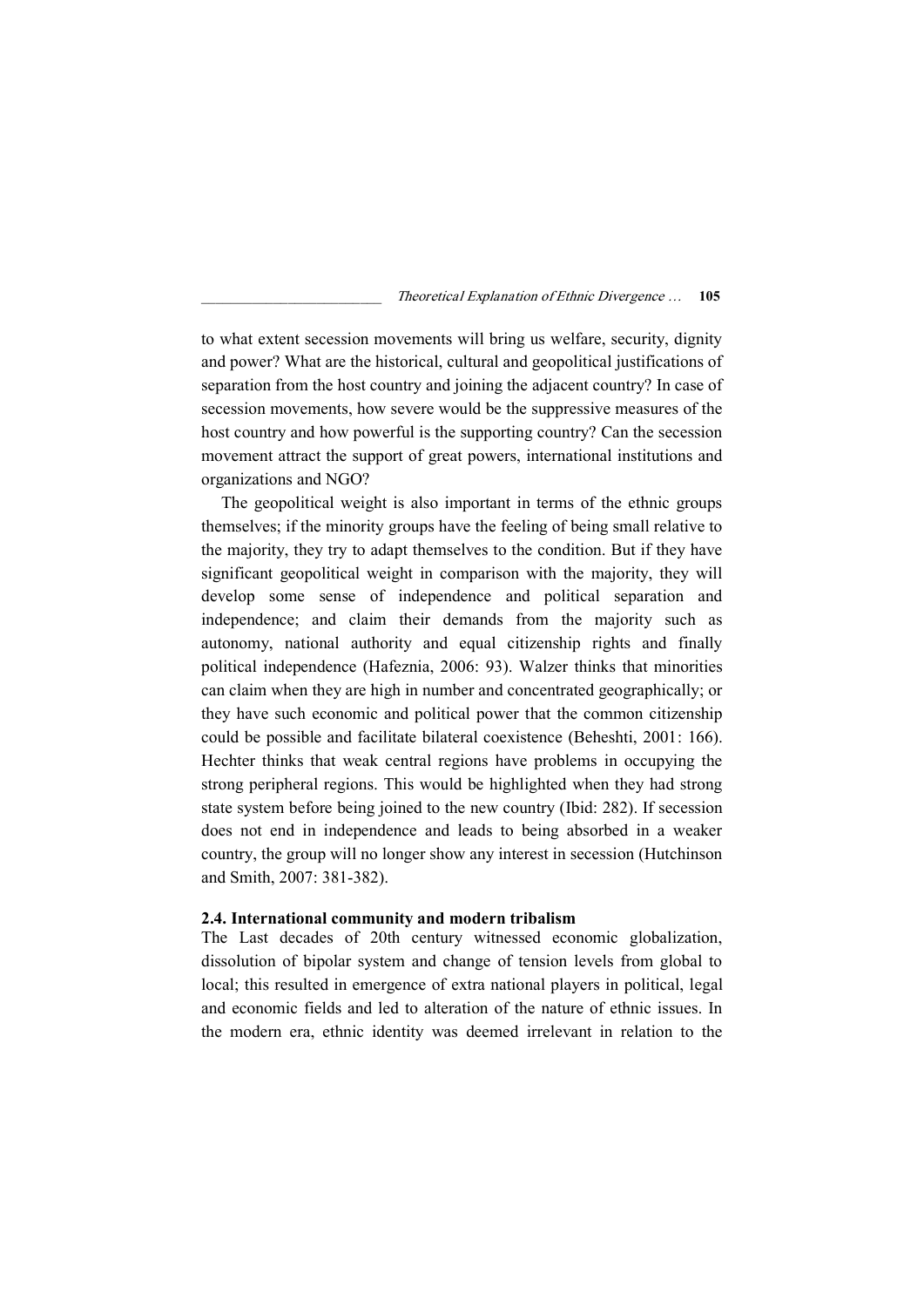needs of rationalist societies and occupational and class identities were emphasized more. By globalization and in post-modern era ethnic identity has dominated the other identities and developed along with them (Esman, 2004: 197).

Globalization can be regarded as circular propagation of phenomena(Hafeznia, 2006: 66). Which have close relationship with human lifestyle in the environment (MojtahedZadeh, 2002: 263). Waters defined globalization as a social process by which the geographical limitations and social and political classes are resolved and people will be increasingly aware of the resolution of these limitations (Falx, 2002: 173). From the viewpoint of Anthony Giddens, in globalization era, localization and globalization will be reinforced simultaneously. This could be due to transformation from class-oriented political movements to identity-oriented politics. In postmodern era, politics will be formed on three levels: ethniclocal, regional and environmental; government-nation level and finally transnational level which can be also called global level (Smith, 2004: 179).

In this era, formation of networks such as international institutes, transnational TV, computer education, internet and satellite communication and as the consequence development of democracy will reduce the governments' reliance on violence (Falx, 2002: 168). This will allow the ethnic groups, especially their elites to promote their culture beyond the governmental control and provide the bedrock for ethnic movements. In such conditions, the school system will be severely dependent on TV and computer education. Some students will spend much of their time watching TV or video terminals rather than learning in schools. Moreover, ethnic minorities will usually succeed in controlling several satellite channels(Hutchinson and Smith, 2007: 428). Therefore, the process of globalization will intensify cultural diversity. In addition, formation of transnational economic systems in the format of international financial institution and transnational companies has provided a new condition for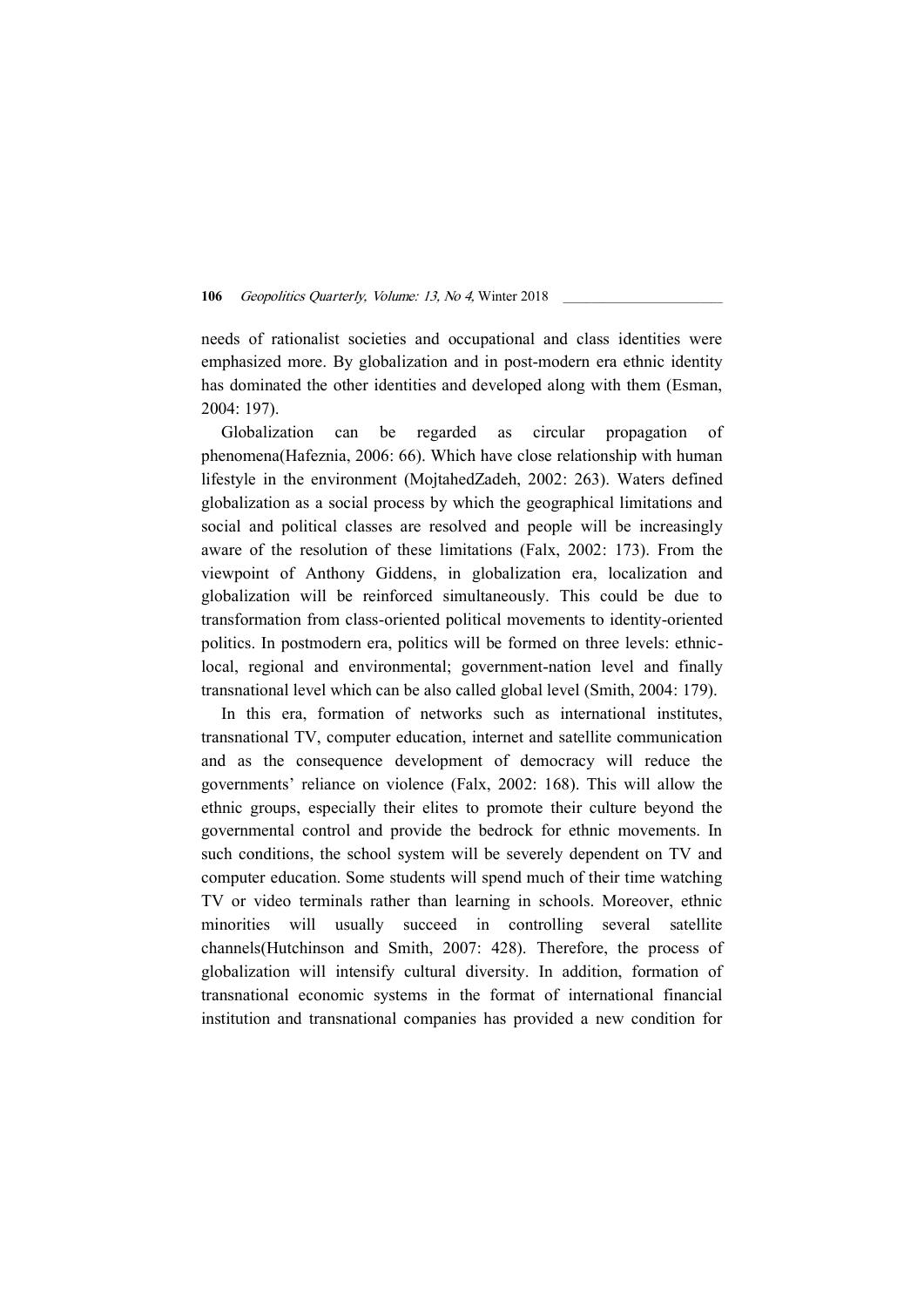ethnic issues of different countries. Establishment of regional unions with economic orientations is one of the signs of economic globalization which will practically weaken the national economies and reduce the government control on ethnic areas. In this regard, ethnical groups are always trying to make their countries join these unions; for instance, enthusiasm of Kurds and Scottish people from Turkey and Britain to join EU and Québécois happiness of over Canada joining NAFTA (North America Free Trade Agreement).

Major structural alterations in the global system have reduced the cost of ethnic regionalism. At the end of Cold war and dissolution of bipolar system, cultural-ethnic disputes have been one of the common sources of political violence (Kymlicka, 1995: 1). From 1990, this has resulted in the emergence of at least 25 new governments. (Hutchinson and Smith, 2007: 35). This could be attributed to features of strategic transition this condition is the most favourable platform for emergence and rise of ethnic disputes in the international structure. Therefore, by the end of Cold War and termination of bipolar system, the scope and intensity of international crises were not decreased but their levels changed from higher international levels to lower levels. Under this condition, the ethnic groups of the world feel that to fulfil their goals and ambitions, they are no longer limited by former restrictions. That is why many experts think that the removal of bipolar system pressure and power and ideology vacancy after the dissolution of communism school and emergence of new security frameworks have paved the way for the emergence of old animosities and ethnic divergence which intensified the attempts of the ethnical groups to establish their own independent governments. (Maghsoudi, 2002: 63-4). Intervention of foreign countries in ethnic disputes is another feature of this era. These attempts are carried out in three different forms: 1. Individual countries attempts; 2. International institutes; 3. NGOs.

All these conditions have given rise to formation of a new situation for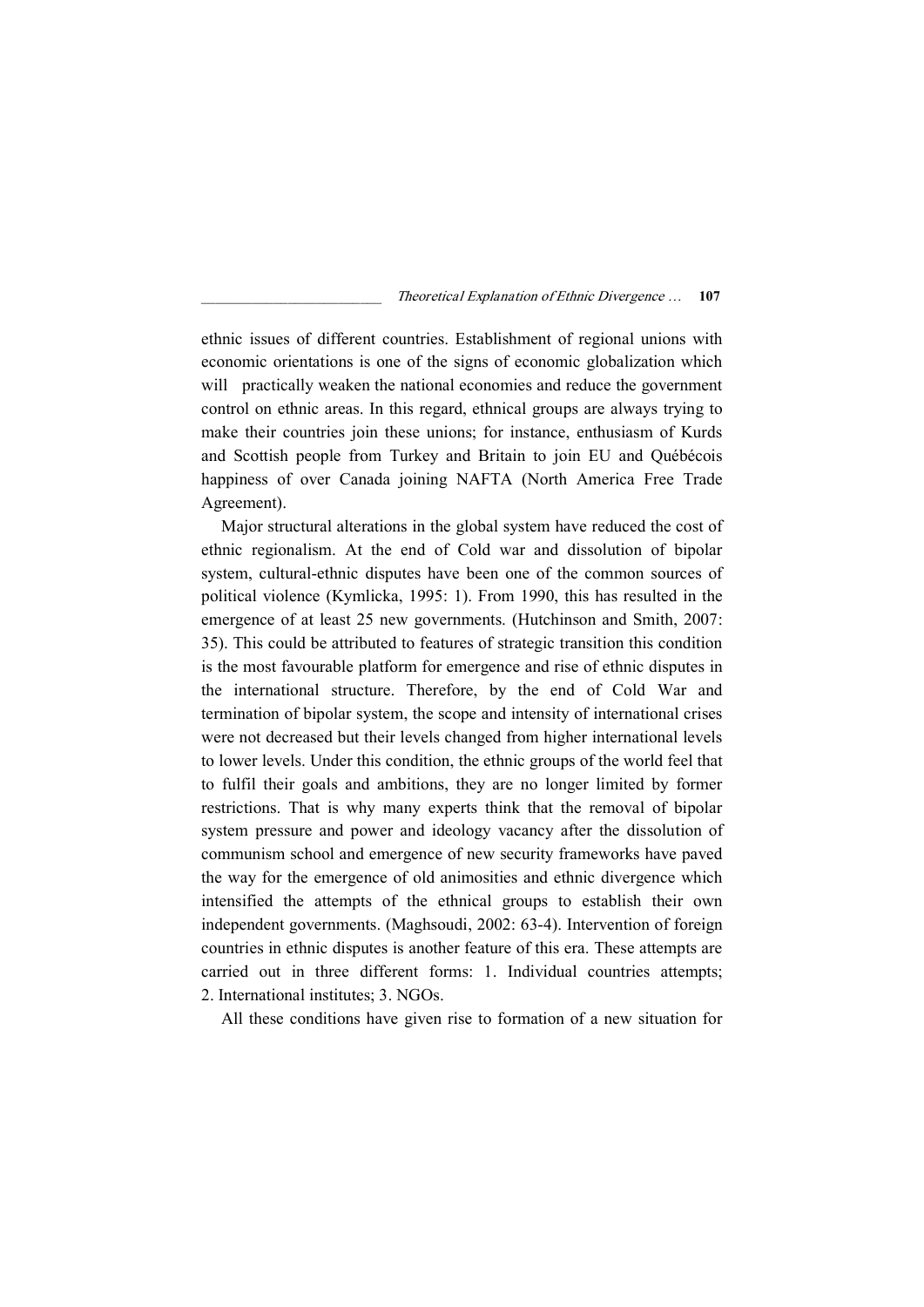ethnic movements, which is known as modern tribalism. This thought has originated from the idea that each ethnic group and race can be a nation and establish its own government (Delacampagne, 2003: 14). In modern tribalism, there is a great difference between former and recent Secession, which is equivalent the difference between the retarded and advanced groups. Overall, recent Secession movements are more organized and integrated that former ones are mainly acting under the label of a political party (Hutchinson and Smith, 2007, 390). Under this new condition and intensification of ethnic disputes, Prof. Goore identified more than 50 ethnic cases of violence among which, 13 cases resulted in death of more than 100000 people (Esman, 2004: 4). Therefore, to have a proper understanding of nature and mechanism of ethnic divergence, the realities of the modern era and the mechanisms giving rise to new trend of ethno-nationalism have to be considered.

#### 2.5. Mechanisms

In this section, the theories expressing the sociological, cultural, economic, social and even psychological factors of ethnic divergence will be addressed.

Instrumentalists: Instrumentalists believe that elites provoke ethnic disputes for gaining support for their positions. Based on this idea, ethnic claims and demands are formulated and realized by the elites before the members of the ethnical group are even aware of them and the people are only allowed to accept the rules of leaders (Maghsoudi, 2001: 217). This theory relies on the role of elites in ethnic mobilization manifested in three spectra. 1. Leaders: to define and regulate a series of goals, strategies and tactics to form the political-ethnic movements, 2. Intellectuals: including a series of scholars and politicians who are responsible for providing theoretical and ideological principles to coordinate the members of ethnic groups, 3. Activists: who form the core of movement and distribute that among the population. They provide the financial and spiritual resources in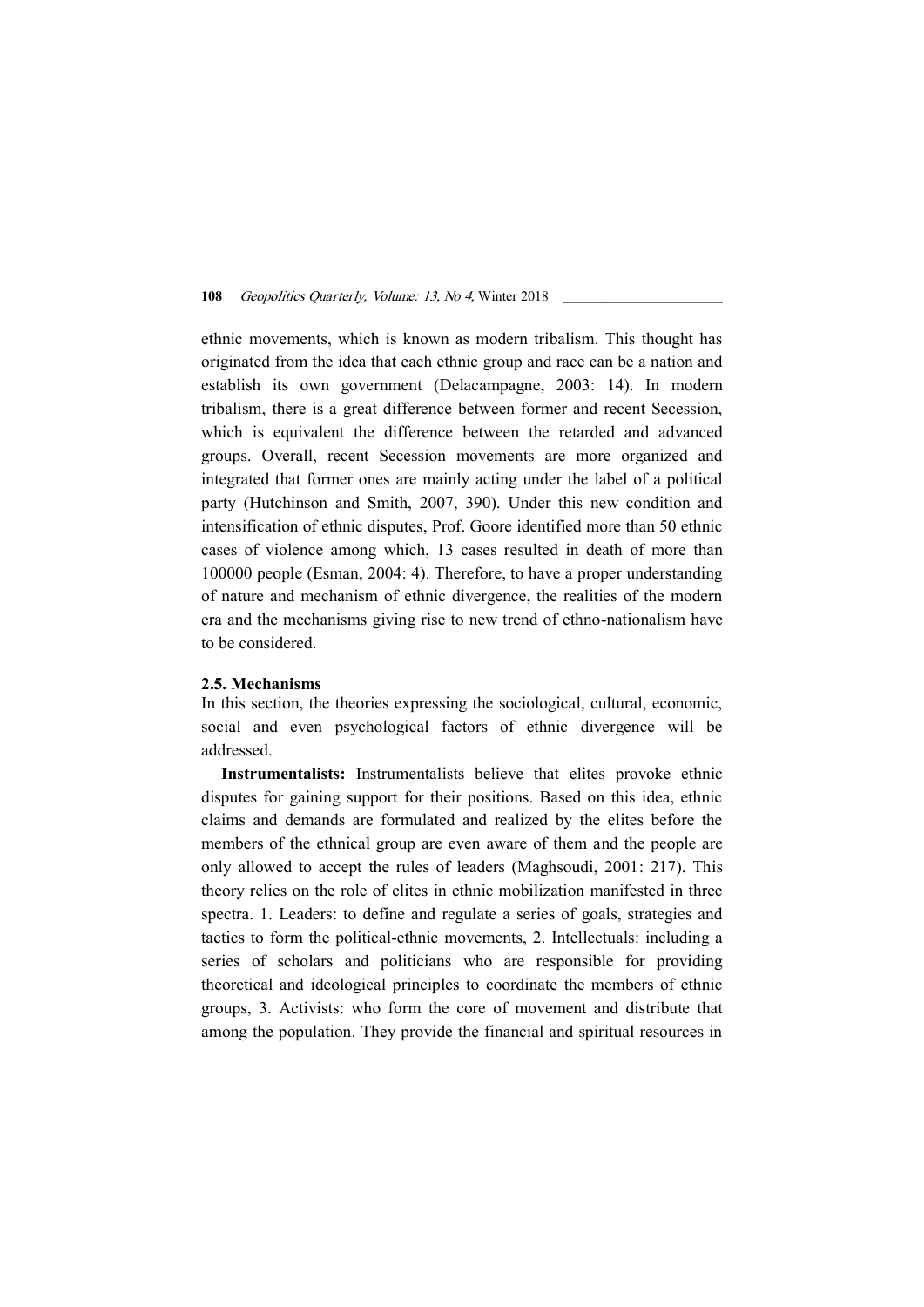a spectrum of political acts from election activities to violence (Esman, 2004: 63-5).

The theory of Poul. R. Brass is one of the main theories, which implicitly implies that ethnic leaders and elites use cultural groups as a means for public mobilization as their support in the battle for power, wealth and credit (Smith, 2004: 81). Based on this theory, ethnic elites choose the aspects of culture, add some new values and concepts to them, and employ them as symbols (Hutchinson, 2007: 143). He believed that for the onset of alterations, 1. presence of cultural differences in a specific group, 2. elites' competition for leadership or dominance on the resources, 3. some tools for exchange of selected identity aspects with the other classes of the society, presence of mobilized population for transfer of the institutes and absence of severe class gap, or other obstacles are present in the interaction between the elites and other social classes. In this regard, the growth of the literacy rate, development of media (especially newspaper), standardization of local languages, published in these languages and access to native-language schools can be mentioned which are among the necessary factors of these types of interaction and inter-class interactions. He also found the religious elites and local education effective in facilitating the social mobilization(Ozkerimli, 2004: 137-140). Conceptual framework does not have enough attention to non-ethnic elites; it also ignores the role of external factors (Ahamdi: 200, 161).

Tradition-Innovation theory: Hobsbawm thought that nations are invented traditions of the governments. They are new historic innovations and can be regarded as the product of elites' social engineering (Hutchinson, 2007: 126). Based on this idea, the governing elites use primary education, promotion of standard language, public ceremonies and production of monuments to fight with the threats of public democracy. He believed that nations belong to late modern era and their introduction before modern territorial governments is of no use (Ozkerimli, 2004: 144-147). His insights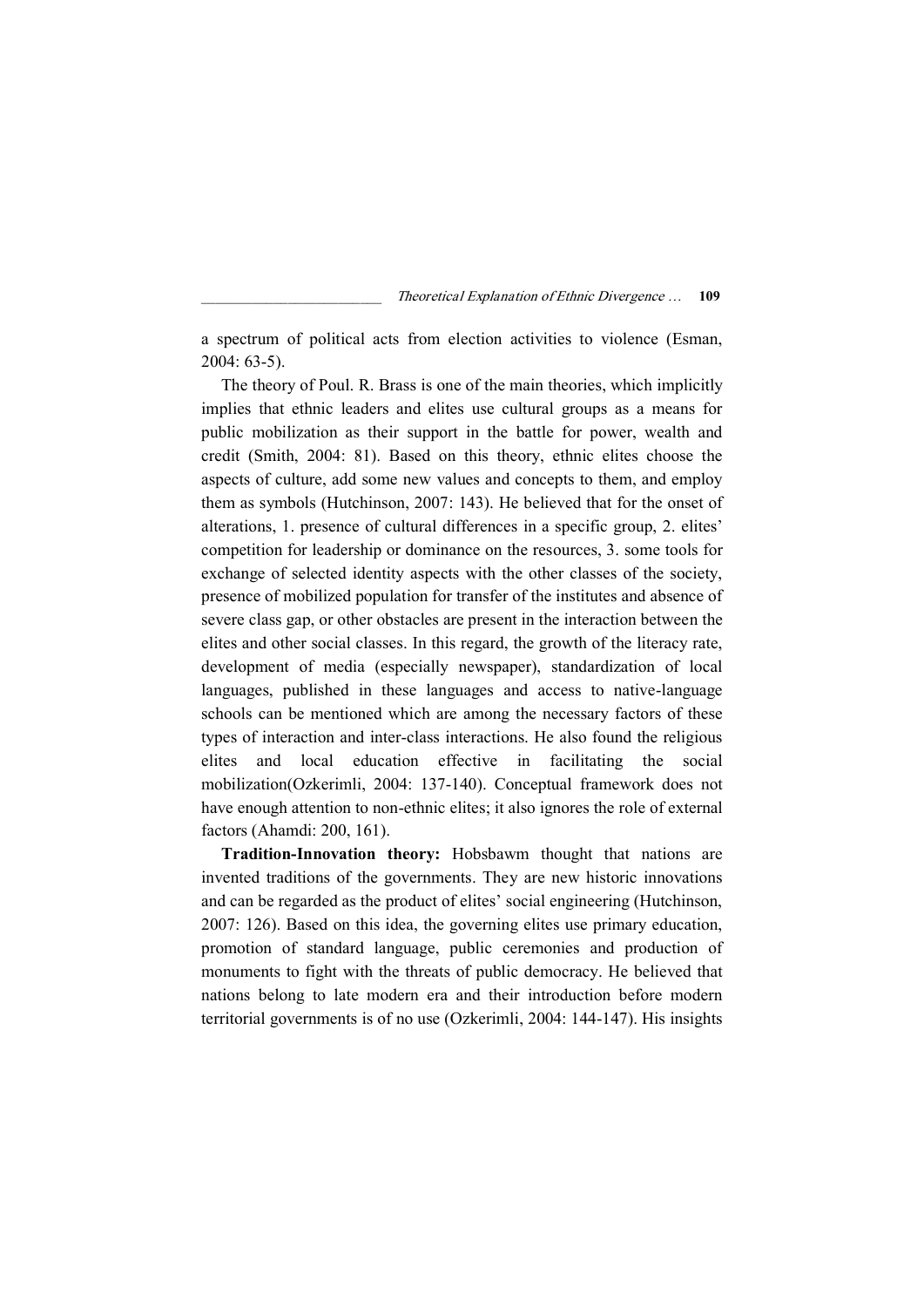can be summarized as:

1- Nationalism along with modern governments has created nations;

2- The nations, just like nationalism, does not date back to earlier than the beginning of the 19th century;

3- Nations and nationalism are the results of intellectual Bourgeoisie;

4- Ethno-nationalism is different from political-civil nationalism;

5- Nationalism and nations have done their duties and now, at the era of globalization, they are old-fashioned.

This theory can be used in explaining the emergence of nations in Europe especially in France the studied area of Hobbes. However, serious criticisms have been levelled against this idea, Smith said that: "Hobbes is among people who think that nations are created mechanically due to the social condition of modern era. People are the passive victims of elites' social programs who are trying to guide their forces. Although he accepted that language or religion-based national communities can be found in premodern era, he said that these communities cannot be the ancestors of nations as they lack effective historical continuation" (Smith, 2004: 113). The theory of tradition invention can be helpful in analysis of Iran's ethnic issues.

Relative deprivation: Ted Robert Gerr defined relative deprivation as a condition in which there is a serious gap between the society members' social expectations and opportunities. In this regard, he mentioned three types of values: 1. Welfare 2. Power-related and 2. Interpersonal values. Welfare values are directly related with material welfare; power-related values determine the extent of human power to influence other reaction and avoid their unwanted interference in his/her actions. Interpersonal values are our psychological satisfaction whose acquisition is possible via interaction with other people and groups (Manouchehri, 1983: 102).

In terms of the causal relation between the relative deprivation (the cause) and collective violence (the result), he mentioned the role of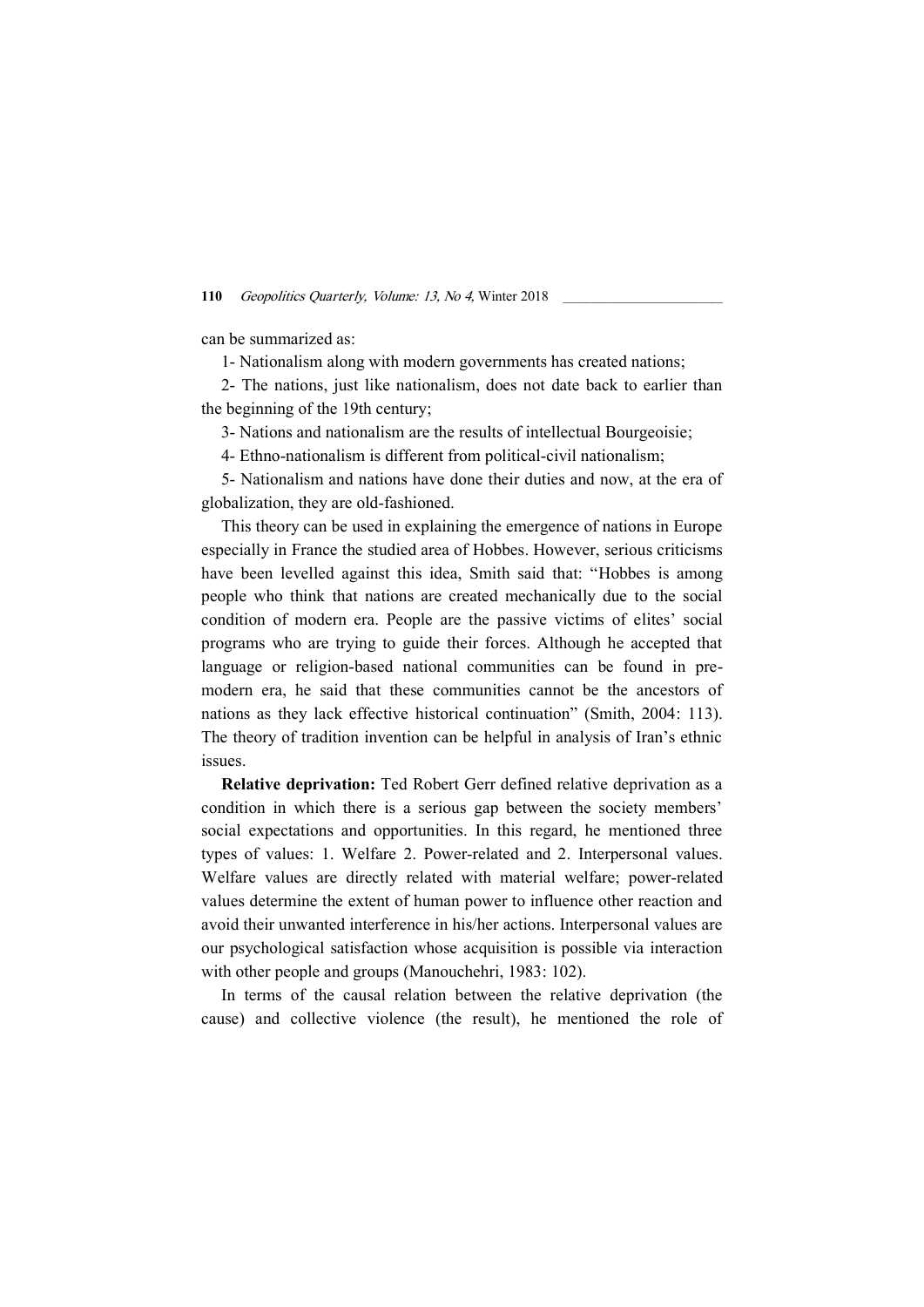aggression-based motivations. He thinks that frustration-aggression theory can explain the transformation of relative deprivation to readiness for violence (Ibid: 103). Based on failure theory, lack of basic needs' fulfilment can result in human aggression. In this regard, he recognized the psychological need of human to compensate his/her failures and weaknesses as the reason for insulting others, powerfulness and aggressions which were expressed by terms like Superiority and aggressive fear. Eric Dickson posited that if the human needs are not provided, they will be transferred to his/her unconsciousness and can result in aggression or emergence of violent movements (Maghsoudi, 2001: 201).

According to this theory, ethnic movements are the response to extensive relative deprivation including both "people" and "elites". In this regard, extensive contribution and organization will be provided for aggressive acts(Kuzo and Rouzenberg, 2009: 621). The sense of relative deprivation can intensify the gap between the ethnic groups and create an atmosphere of pessimism destroying all the chances for short-term cultural integrity for the community having the feeling of being threatened or humiliated (Miller, 2004: 144).

Domestic colonialism theory: Domestic colonialism is another theory in the field of ethno-nationalism. Its development was highly influenced by unorganized conditions of religious and racial minorities of USA and native Africans during the late 60s and beginning of 70s (Maghsoudi, 2001: 131). As the most distinguished theorists of this field, Hechter believed that ethnic integrity could be reinforced in a national society due to regional inequality between a distinguished cultural centre and its peripheral population. In such conditions, the peripheral population tries to use the culture-promoting factors as their tools for ending this dominant order or delegitimizing that. The structural challenges of the peripheral population especially when they are geographically concentrated may turn into secession demands (Ahmadi, 2000: 158). Hechter's main points are: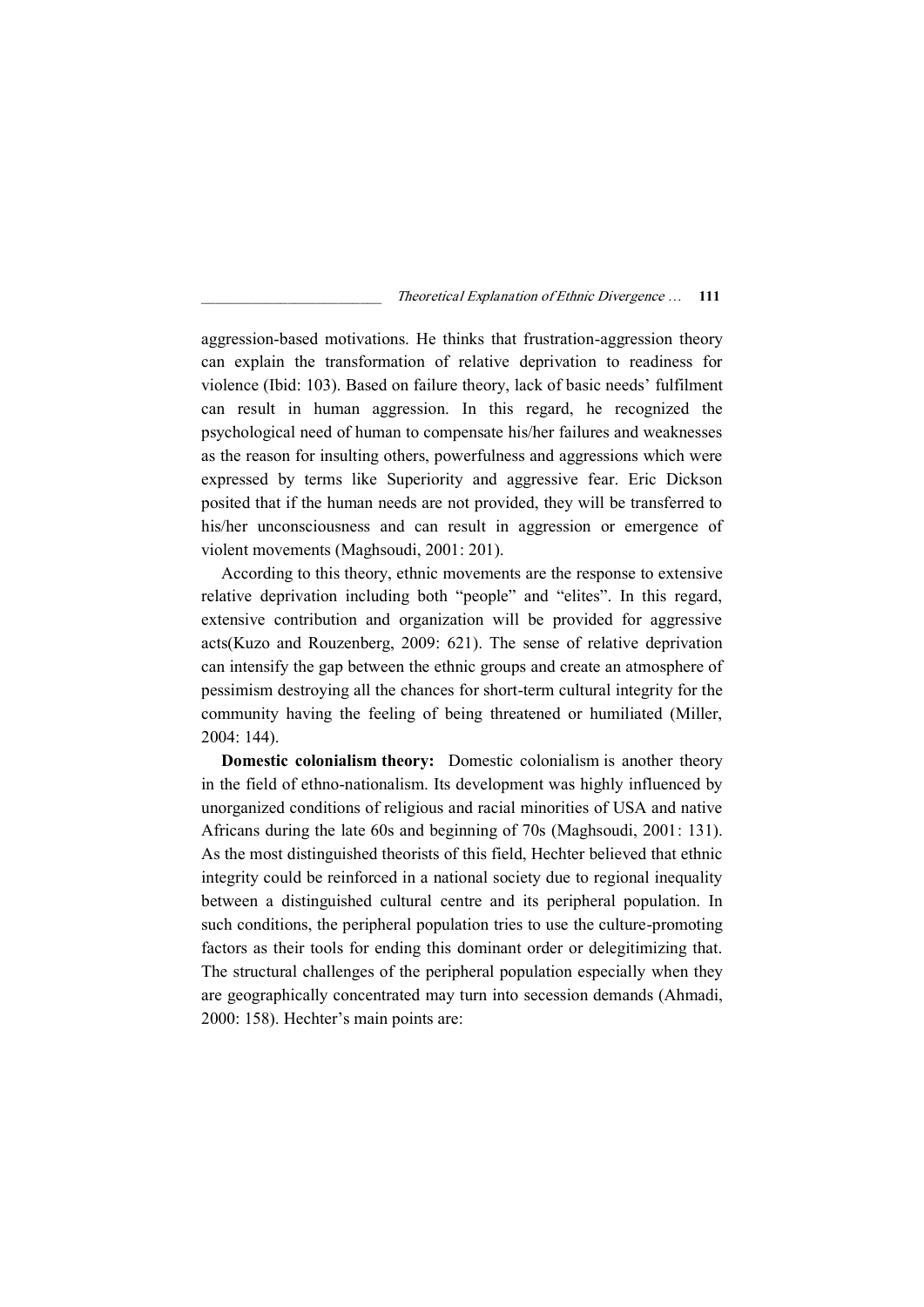1- The higher the economic inequality between the populations, the more will be the probability of less-advanced community integrity; therefore, they will resist political integrity.

2- The higher the internal interaction of the central population, the more reinforced the integrity of peripheral population

3- The higher the cultural differences (in particular those relating to identity), the higher will the cultural integrity of peripheral population(Ozkerimli, 2005: 123-6).

This theory minimizes the nationalism to the economic inequality-based dissatisfactions. This is not also compatible with some realities. The examples are Basque and Catalonia in Spain which are among the most advanced regions of Spain (Ozkerimli, 2004: 128-130).

Lack of development and unbalanced development: The necessity of neutralizing the consequences of economic inequality is highly emphasized in the field of regionalism. It is today proven that over-inequality in a country will inevitably lead to political instability (Blacksell, 2006: 72-3). This factor has been also regarded as "geographical and spatial injustice"(Hafeznia, 2001: 186-7). Wallerstein believed that if the ethnic disputes are related to power and wealth, the issue of secession is very serious (Hutchinson, 2007, 383).

The theory of centre-margin is one of the theories in this regard. Based on this theory, regional unbalanced development is due to factors such as geographical and natural condition, population features, program structure, policies and direction of private sector investment, which will bring economic development for some regions, and lack of development for others (Maghsoudi, 2001: 136-8). In this theory, geographical factors include distance, resource and economic profit which guide the capitals to the centre; however, in the theory of domestic colonialism, the political and ideological factors are more profound in guiding the capitals.

Tom Niam is one of the well-known experts in this field; he believed that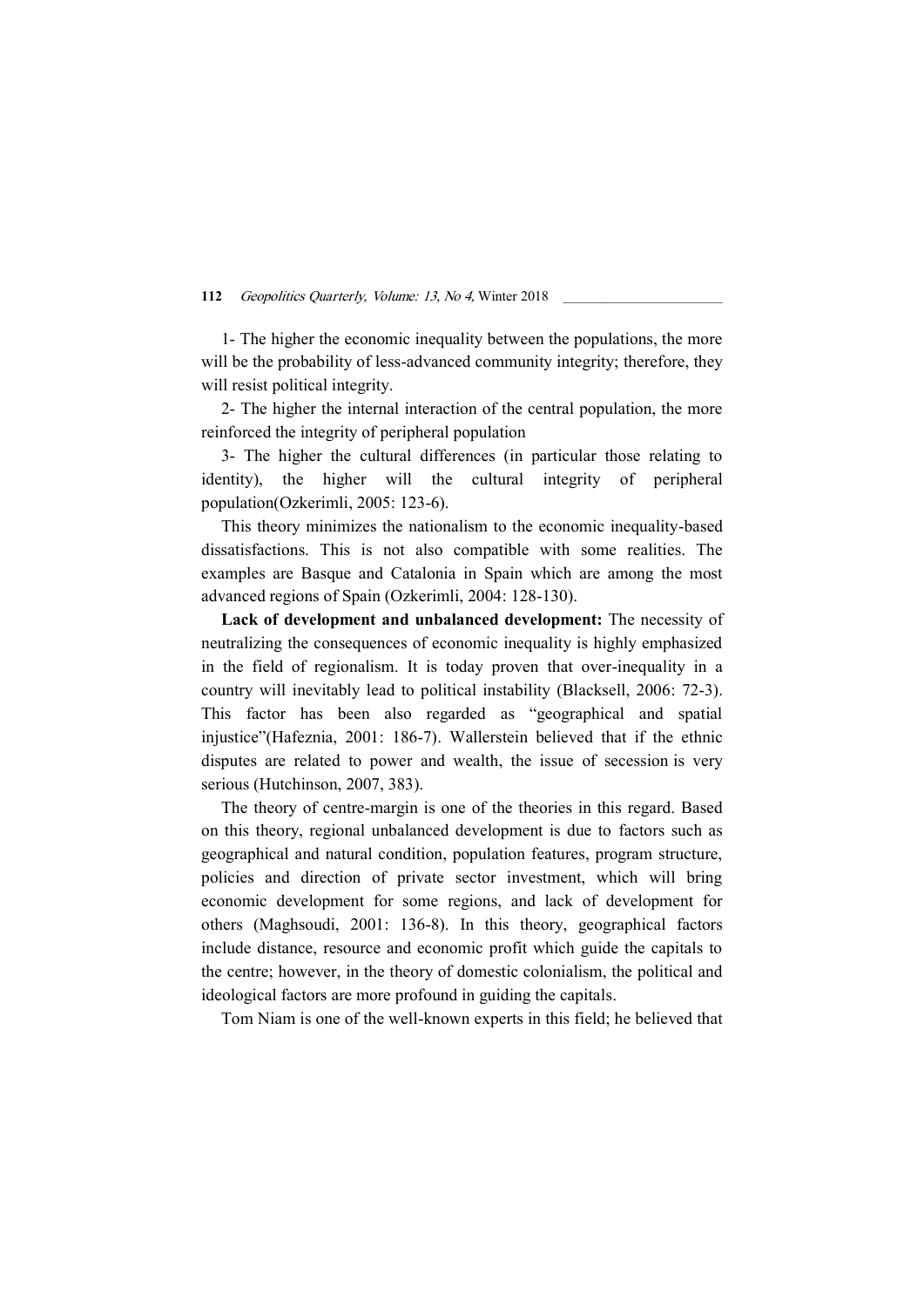nationalism is rooted in "unbalanced development" from 18th century(Ozkerimli, 2004: 113). He described formation of this phenomenon in a series of stages:

Capitalism colonialism of peripheral era  $\rightarrow$  exclusion of peripheral region elite's  $\rightarrow$  elite's use of people  $\rightarrow$  referring the people to their history, culture and language  $\rightarrow$  ethnic movements (Smith, 2004: 95).

Walker Conner rejected the belief that economic deprivation of minority groups could be the main reason for ethnic secessionism movements and emphasized psychological roots of ethno-nationalism, for instance Spain, Malaysia, Yugoslavia (Maghsoudi, 2002: 85). Apart from the drawbacks of these types of economy-based theories, unbalanced development can be employed for explanation of the lack of development in some ethnic regions which can be the cause for future ethnic movements.

Rationalistic selection: This theory says that people will enter nationalistic movements based on calculating their profits and losses (Smith, 2004, 98). As the one who brought this theory from economic discussions to the subject of nationalism, Hechter believed that members of ethnic groups will contribute to collective actions when they reach the conclusion that they can be profited. The supporter of this theory believe that ethnic movements will be created when enough number of its members agree on contributing to that. The futurists will agree only when their benefits are more than their probable losses (Ahmadi, 2000: 158). Houshang Amir Ahmadi emphasizes the importance of this theory in transforming inactive ethnic movements to active ones (Ibid, 129). Smith said that separation is usually a risky act and specific motivations such as occupational perspectives can convince middle class to follow such ideas. Even after that, separation is dependent on their perception of the opposite country is power (Smith, 2004, 99). Hechter believed that aggressive acts would be only intensified when a weak government is faced with a highly integrated nationalism (Ibid).

In this regard, Hechter considered no role for common values,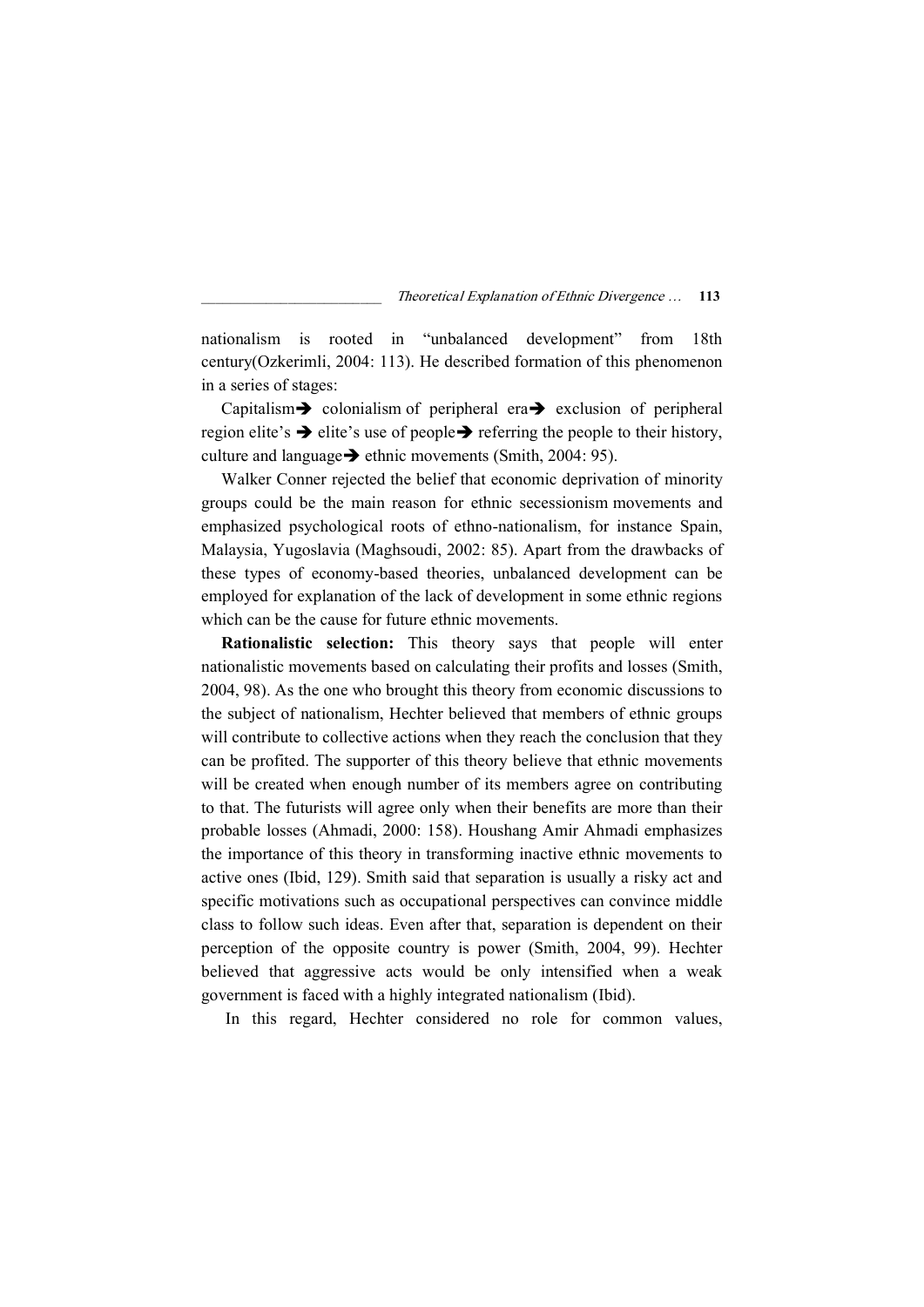memories, symbols or feelings. This theory also fails to justify the acts of people who lose their lives to achieve the national goals. Therefore, human choice is not inevitably based on economic motivations and there exist numerous deviations in that (Smith, 2004: 100).

Imaginary society of Benedict Anderson: Anderson is point of departure that nationality and nationalism are cultural products (Ozkerimli, 2004: 175). Anderson considers nations as the imaginary political communities; this means that people read local publications, which will sociologically give them an imaginary political community (Smith, 2004, 110). From his viewpoint, this could have deep impacts on the thoughts of a nation. An American probably will not visit many of his fellow countrymen, he will never have any imagination of their activities. However, he is very sure on their existence and their "continuous, unknown and simultaneous actions" (Ozkerimli, 2004: 179). He thinks that this became possible through publication industry as it provided the opportunities for higher number of people to think about themselves and associate their modern methods with others. Anderson thinks that decline of Latin language resulted in social deterioration of Christianity. Hence, it is possible that imaginary national communities come to existence even if they do not have any practical existence. The reason could be attributed to cooperation of capitalism, publication industry and linguistic diversity (Hutchinson, 2007: 145).

This theory could be helpful in explaining the role of media in creating new ethnic identity. Although the main emphasis of this theory is on publication industry, during the globalization era, it seems that internet and satellite have more contributed in formation of imaginary communities.

Ethnic symbolization: Ethnic symbolization is one of the major theories in the field of ethnicity based emergence of nation. The main characteristic of this theory is that contrary to what has been mentioned above, in addition to changes in modern era, the ethnic root of nationalism is also important.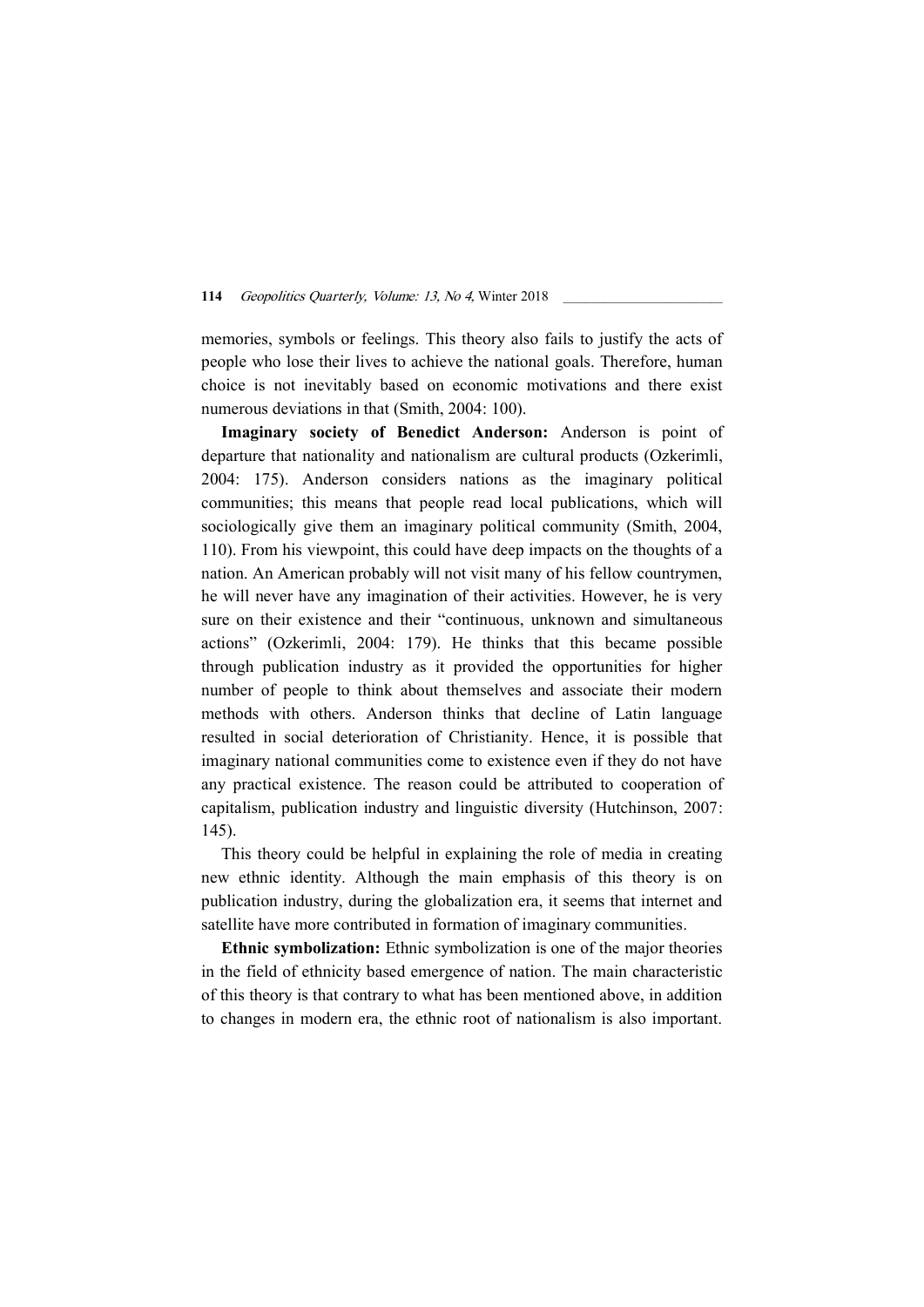This theory states that nations have been established based on their ethnic roots and their emergence should be studied in their own ethnic historical context. Smith believed that most of today's nations have been created around a dominant ethnic community, which has absorbed other ethnic communities to its established government (Ozkirimli, 2004: 209-219).

The objective of ethnic symbolizers is to illuminate the symbolic heritage of the ethnic identity of pre-modern era for the current nations. They reject the principles of nation invention introduced by modernists. They claim that nations are founded based on myths, memories, values and ethnic symbols(Ibid, 201-2). In other word, ethnic symbolization includes selection, combination and recoding the values, symbols, myths, traditions and memories and adding the new elements of each generation (Smith, 2004, 32). That is why Armstrong agreed with modernists such as Habsbawm and Anderson about the tradition invention in modern era along with their historical roots (Ozkirimli, 2004: 205). It should be mentioned that the attention of ethnic symbolizers to mental elements such as values, symbols and … does not result in their ignorance of objective elements such as economy, politics and social condition. However, this idea has changed the focus from the objective items to the cultural factors (Smith, 2004: 84- 86).

According to this theory, the main duty of the ethnic elites is to rediscover and realize the society, which can be conducted by a moral revolution; Smith considered several stages for ethnic group transition to nation:

1- Movement from passive and low-level compromising of a peripheral minority to active and brave political society with a unified policy;

2- Movement toward organizing a homeland and public acceptance of a territorial community with clear borders;

3- Economical solidarity of the community by controlling its resources and moving toward self-dependence in the competitive world of nations;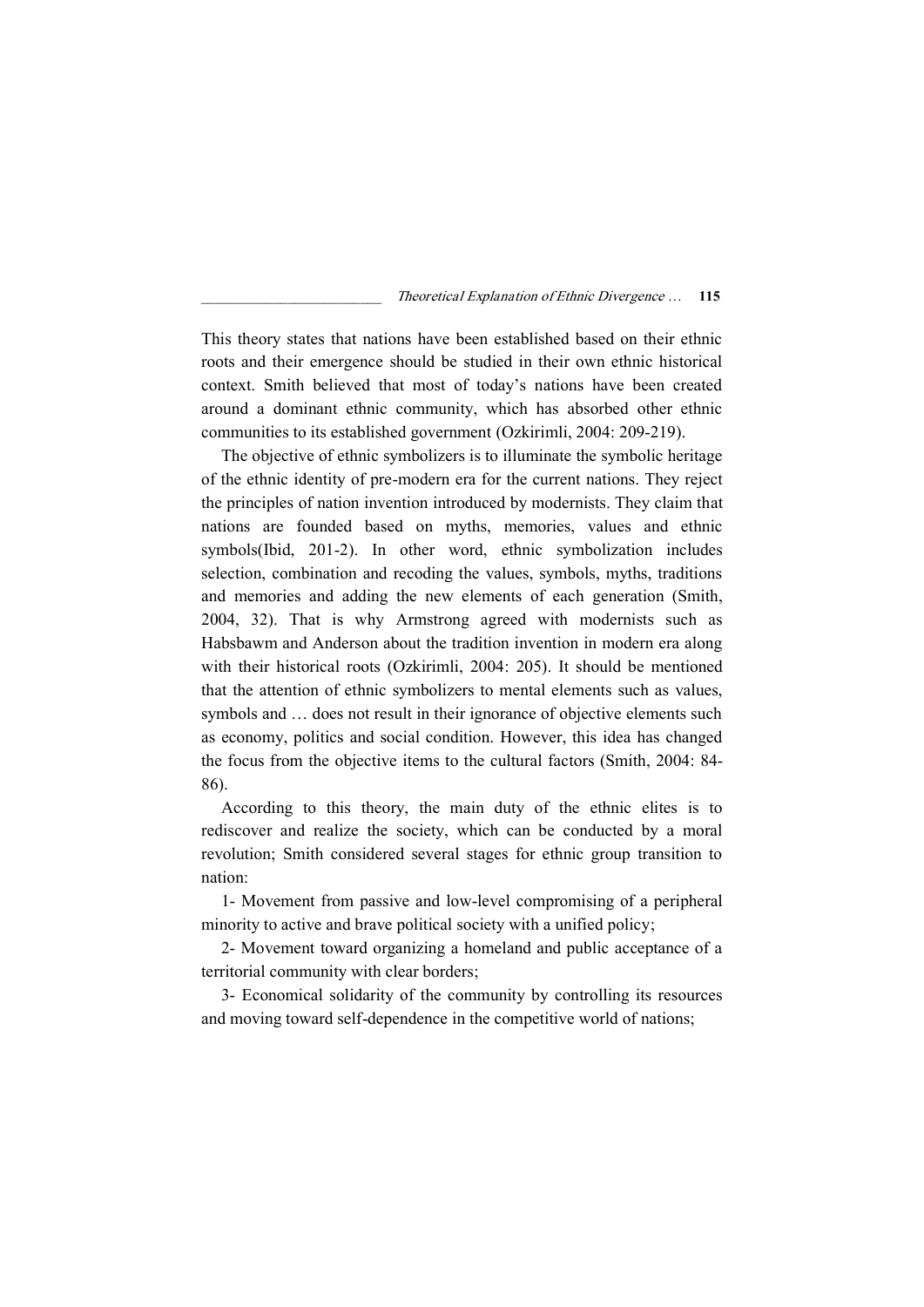4- Converting the ethnic group members to legal citizens through mobilizing them for political goals and giving civil, social and political rights and responsibilities;

5- By re-composition of people, their values, myths and memories should be the focus of ethic and political interests and the new role of people should be cherished (Hutchinson, 2007: 23).

This theory is helpful for explaining the formation of ancient nations and countries and re-formation of nations, which were once known as independent countries and have required potential for creation of a new nation and country. Modernists criticize this theory and expresses that nationalists invent the myths in most of the cases. Furthermore, they ignore those myths that do not comply with their goals. There are numerous successful nationalism movements, which lacked rich ethnic history to feed their people. Moreover, traditions are not only inherited, they can be also regenerated (Ozkirimli, 2004: 224).

The above-mentioned theories are mainly sociological, economical and socio-psychological theories. In fact, they explain the emergence and survival of divergent political goals among the ethnic groups of a country. However, the required mechanisms and bedrocks have to be provided in order to fulfil these goals. It can be said that if these bedrocks are not ready, the realization of these goals will be very difficult, and sometimes impossible, in spite of their formation. The globalization-induced environment (fast and free information circulation by internet, satellite and International institutions) and geopolitical environment (the geographical position of the ethnical group). Their geopolitical weight and support of international community, interference of foreign countries, reduction of central government geopolitical weight) and identity and political backgrounds can be mentioned in this regard. The relationship between these elements can be depicted in the following figure.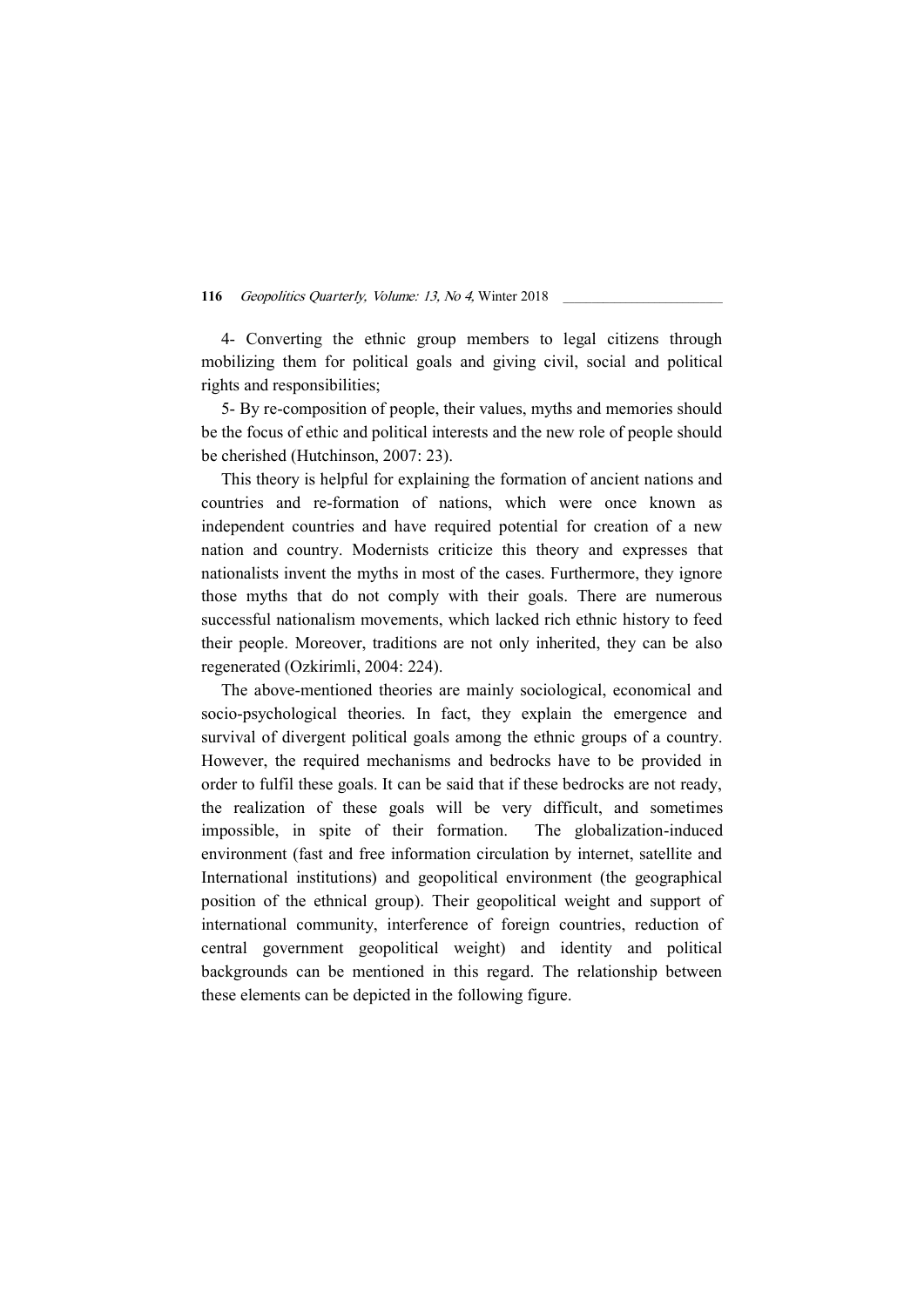

Figure1- Model of Explaining Ethnic Divergence in Political Geography, Reference: the Author 2017.

The results of this model have some major features:

1- Rejection of reductionist insight on formation of ethnic divergence;

2- Comprehensive consideration of backgrounds and mechanisms for explanation of ethnic divergence;

3- Highlighting the importance of geopolitics and political geography in explanation of ethnic divergence;

4-Providing proper conceptual framework for analysis of divergence.

# 3. Conclusion

Investigation of the formation of ethnic divergence has always been one of the main topics for academics and decision makers. As the analyses and explanations in this regard are mainly based on the scientific origins of the people and therefore emphasizes one aspect among several effective aspects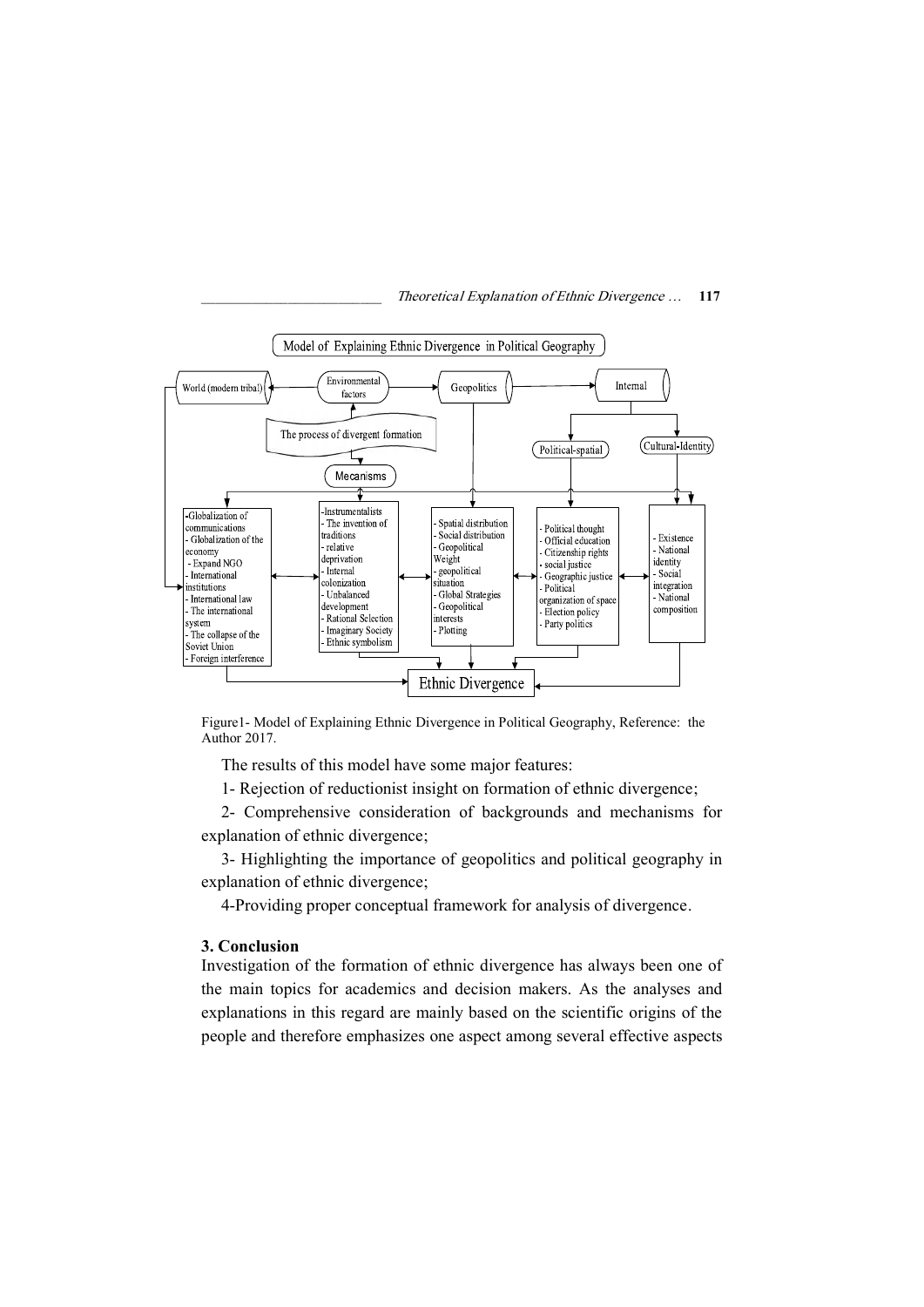of ethnic divergence; they suffer from a reductionist deficiency. Hence, designing a comprehensive model for explanation of ethnic divergence sounds crucial. The presented political-spatial analytical model of ethnic groups has the distinguished characteristic that has tried to study a package of factors and variables reflected in social and political theories at various national, regional and global levels. Based on this model, the environment provides a platform for actions of ethnic divergence-forming social and political mechanisms. In other words, ethnic divergence does not occur based on ethno-nationalism mechanisms unless the environmental conditions for these mechanisms are provided. In this regard, analysis, investigation, and decision-making will not result in proper outcomes without consideration of their context (national, geopolitical and international conditions) and content (mechanisms). In this regard, avoiding reductionism and attempts for having a comprehensive insight into ethnic divergence are among the features of this model.

According to this model, ethnic divergence includes three stages: first identification and investigation of political-spatial and cultural-identity backgrounds of the countries; the second stage involves study of the geopolitical environment (near and far peripheries) and finally the third step is associated with investigation of issues such as tradition innovation, relative deprivation, ethnic elites, development and other issues. In a general, it can be said that political-spatial and cultural-identity backgrounds and geopolitical and global positions are the infrastructure and social and political mechanisms act as the superstructures in the formation and according the analysis and suggestion of solutions for such problems.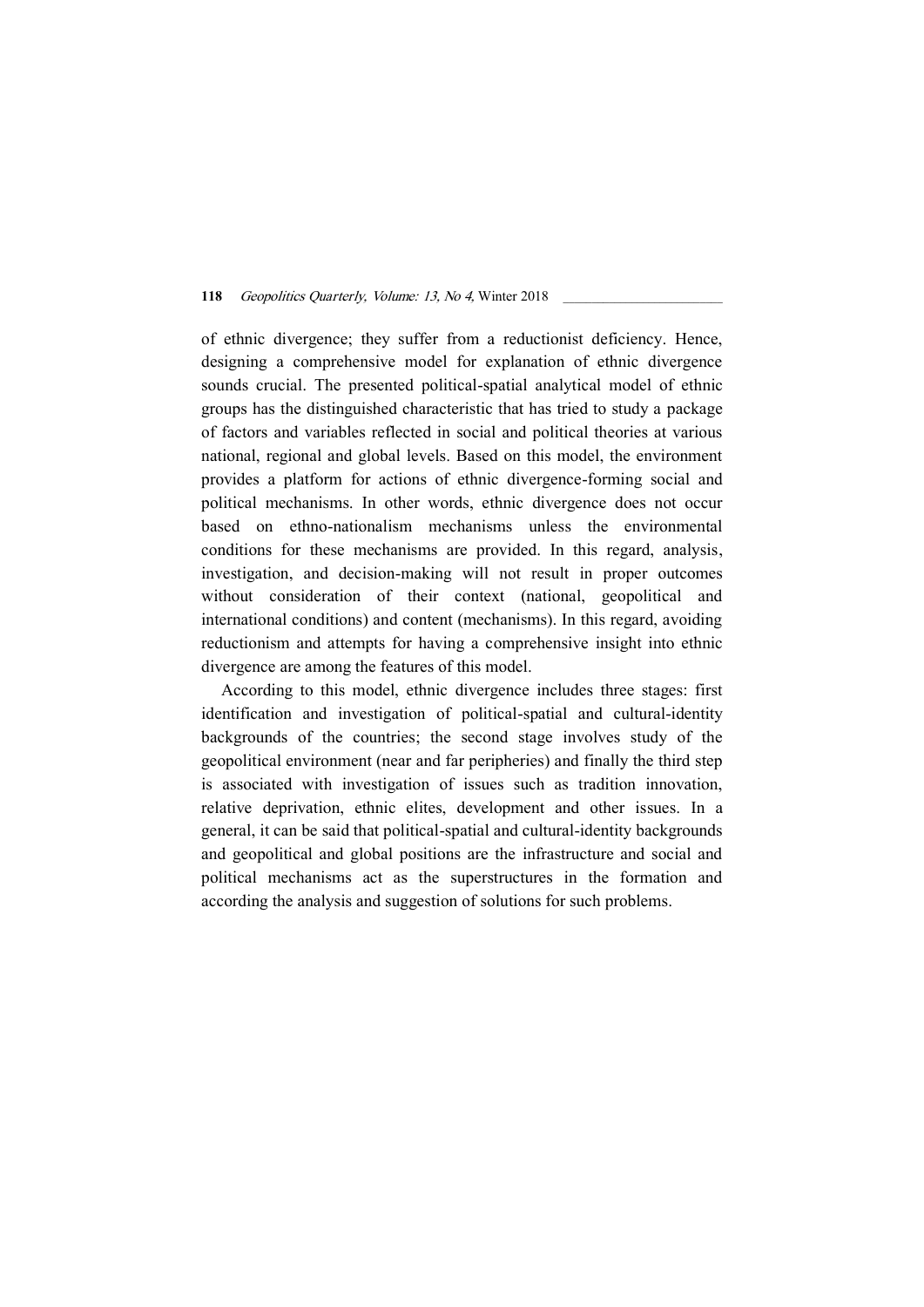#### References

- Abdi, Ataollah; Rahimi, Reza; Eivazi, Mohammad, (2014), Expounding Ethnic Approaches in the Electoral Slogans of the Presidential Candidates, International Quarterly of Geopolitics, Issue 35 (Vol.10, No.3, Autumn 2014), pp. 95-121 [in Persian].

-Ahamdi, Hamid, (2000), Ethnic and Ethnicity in Iran, Tehran, Ney Publisher [in Persian].

-Azami, Hadi; Heydari, Jahanger, (2015), Modeling of Syndrome of Ethnic Convergence and Divergence Policies in Iran, International Quarterly of Geopolitics, Issue 37 (Vol.11, No.1, Spring 2015), pp. 71-103 [in Persian].

- Black sell, Mark (2006), Political Geography, London, Rutledge.

- Collins, John M, (1994), Grand Strategy, Translate by kurosh Bayandor, Tehran, Ministry of Foreign Affairs Publications, [in Persian]

- Coser, Lewis A.; Rosenberg, Bernard, (1999), Sociological Theory, Translate by Farhang Ershad, Tehran, Ney Publisher [in Persian].

- Delacampagne, Christian, (2003), La Philosophie politique aujourd'hui, Translate by Nader Bozorgzadeh, Tehran, Hermes Publisher [in Persian].

- Esman, Milton J (2004), an introduction to ethnic conflict, London Cambrige

- Faulks, Keith, (2002), Citizenship, Translate by Mohammad Taghi Delforuz, Tehran, Kavir Publisher [in Persian].

- Flint, Colin, (2011), An Introduction to Geopolitics, Translate by Mohammad bagher Ghalibaf and Mohammad hadi Puyandeh, Tehran, Ghomes Publisher [in Persian].

- George, Pierre, (1995), Géopolitique des minorités, Translate by Sirus Sahami, Mashhadm Vaghefi Publisher [in Persian].

- Haggett, Peter, (1996), Geography, A modern synthesis, Translate by Shapur Godarzinejad, Teharn, Samt Publisher [in Persian].

- Hafeznia, Mohammad Reza, (2013), Political geography of Iran, Sixth Edition, Teharn, Samt Publisher [in Persian].

- Hafeznia, Mohammad Reza, (2011), Principles and Concepts of Geopolitics, Third Edition, Mashhad, Papoli Publisher [in Persian].

- Hosseini Beheshti, Seyed Alireza, (2001), Theoretical Foundations of Politics in Multicultural Societies, Tehran, Boghe Publisher [in Persian].

- Hutchinson, John; Smith, Anthony D, (2006), Nationalism, Translate by Mostafa Yonesi, Tehran, Strategic Studies Institute [in Persian].

- Jordan, Terry G., Rowntree, Lester, (2001), A Thematic Introduction to Cultural Geography, Translate by Simin Tvalaeie, Mohammad Solymani, Tehran, Institute of Culture, Art and Communication Publisher [in Persian].

- Karimipoor, Yadollah, (2000), Introduction to Iran and its neighbors (the sources of tension and threat), Tehran, Jahade daneshgahi Tarbiat Moallem Publisher [in Persian].

- Kymilicka. W (1995); Multicutural cittzenship; London; Oxford University press.

- Maghsudi, Mojtaba, (2001), Ethic upheavals in Iran, Tehran, National studies Institute [in Persian].

- Miller, David, (2004), On Nationality, Translate by Davod Gharayagh zandi, Teharn, Tamadon Irani Publisher [in Persian].